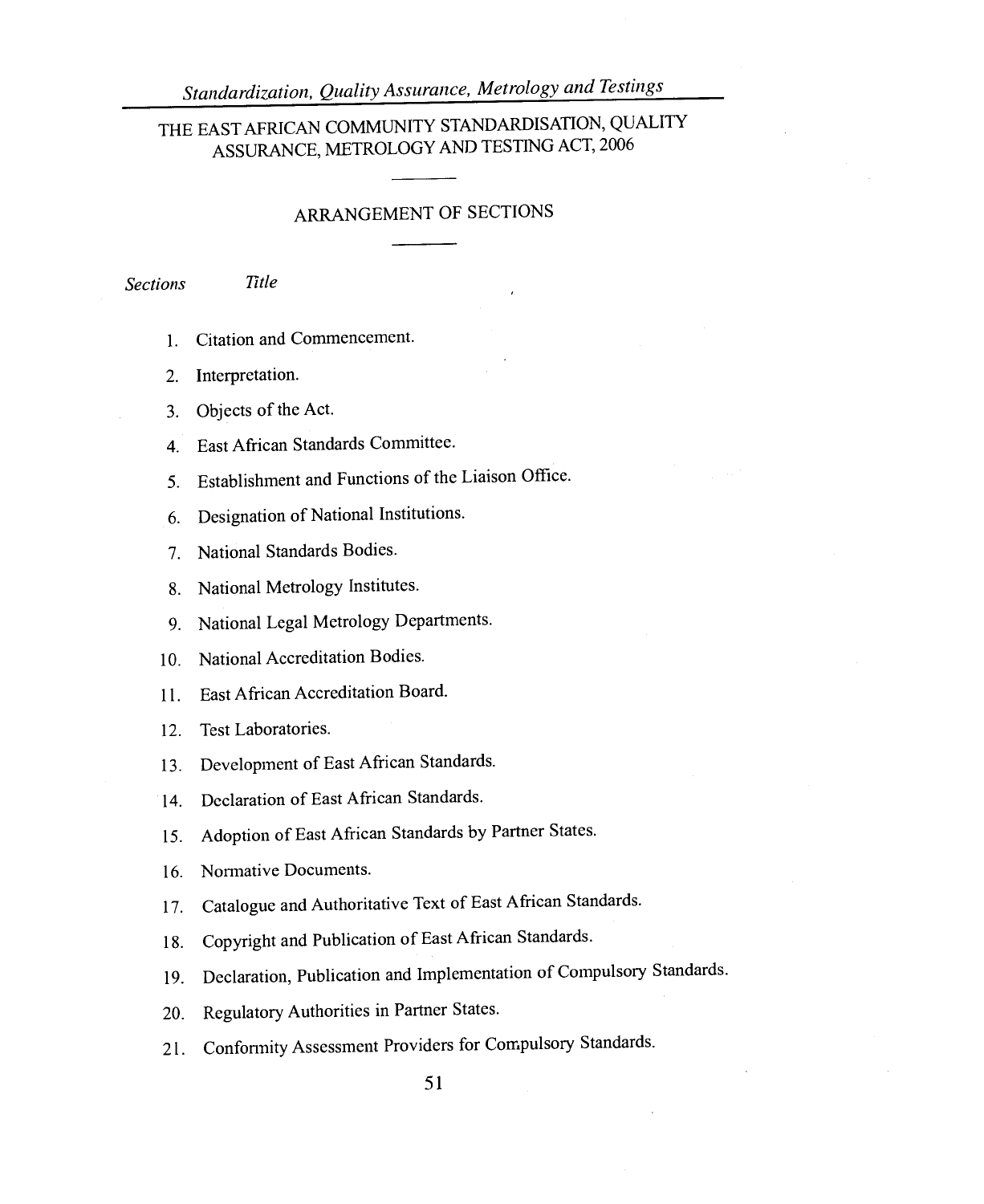*Sections* 

- 22. Enforcement of Compulsory Standards.
- 23. National Technical Regulations.
- 24. Declaration and Acceptance of Product Certification Marks.
- 25. Offences.
- 26. Disputes between Partner States.
- 27. Approximation and Alignment of National Laws.
- 28. Regulations.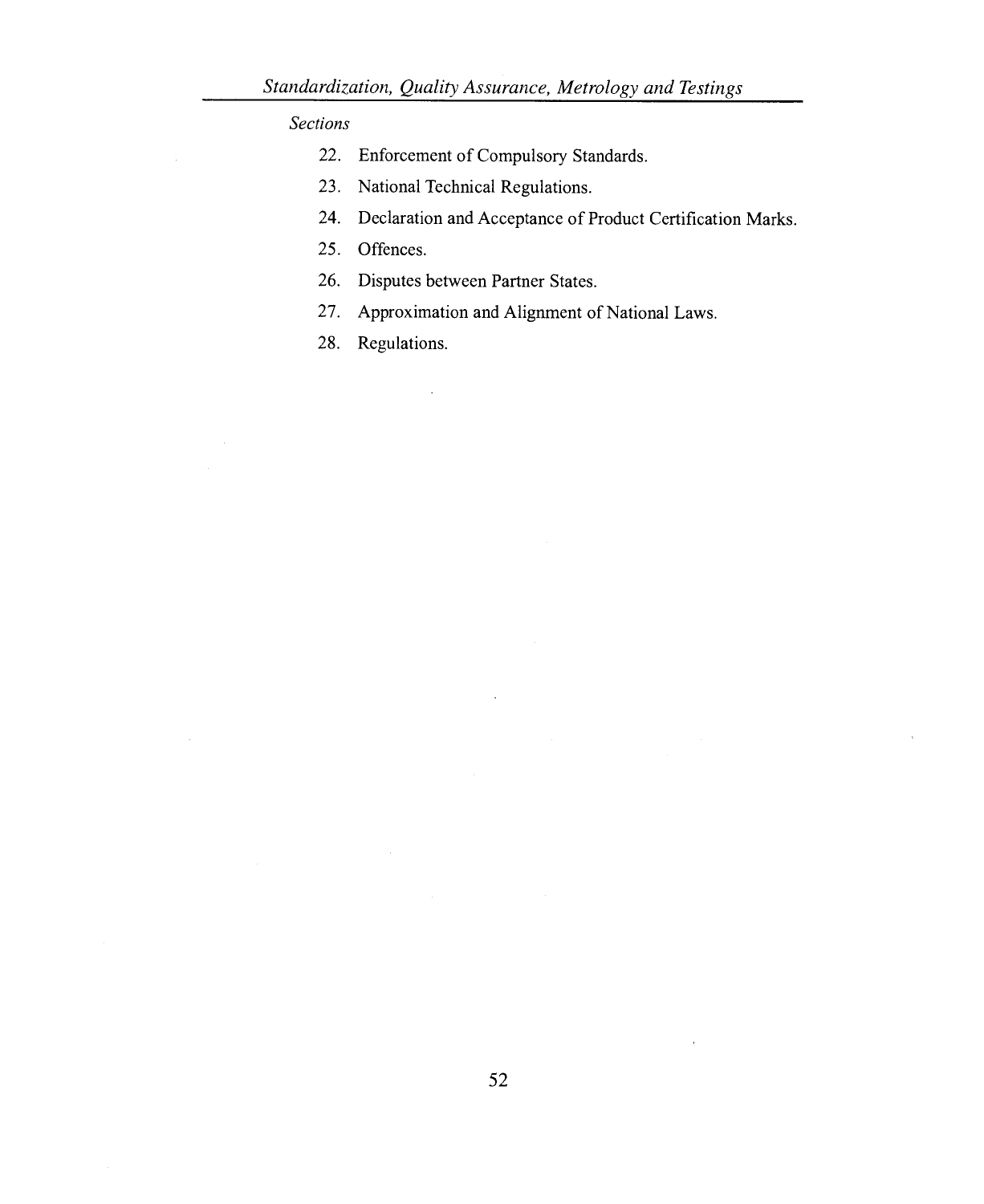

## THE EAST AFRICAN COMMUNITY

*Date of assent:* **10th September, 2006** 

*Date of commencement:* **1st August, 2007** 

**An Act of the Community to make provision for ensuring standardisation, quality assurance, metrology and testing of products produced or traded in the Community in order to facilitate industrial development and trade; to make provision for ensuring the protection of the health and safety of society and the environment in the Community; to establish the East African Standards Committee and the East African Accreditation Board; and to provide for related matters.** 

ENACTED by the East African Community and assented to by the President of the United Republic of Tanzania, the President of the Republic of Kenya and the President of the Republic of Uganda.

1. (1) This Act may be cited as the East African Community Standardization, Quality Assurance, Metrology and ment. Testing Act, 2006. Citation and Commence-

(2) This Act shall come into force on such date as the Council may by notice in the *Gazette* appoint.

2. In this Act unless the context otherwise requires—

Interpretation.

*"accreditation"* means third-party attestation related to a conformity assessment body conveying formal demonstration of its competence to carry out specific conformity assessment tasks;

*"Board"* means the East African Accreditation Board establishment under section 11 of the Act;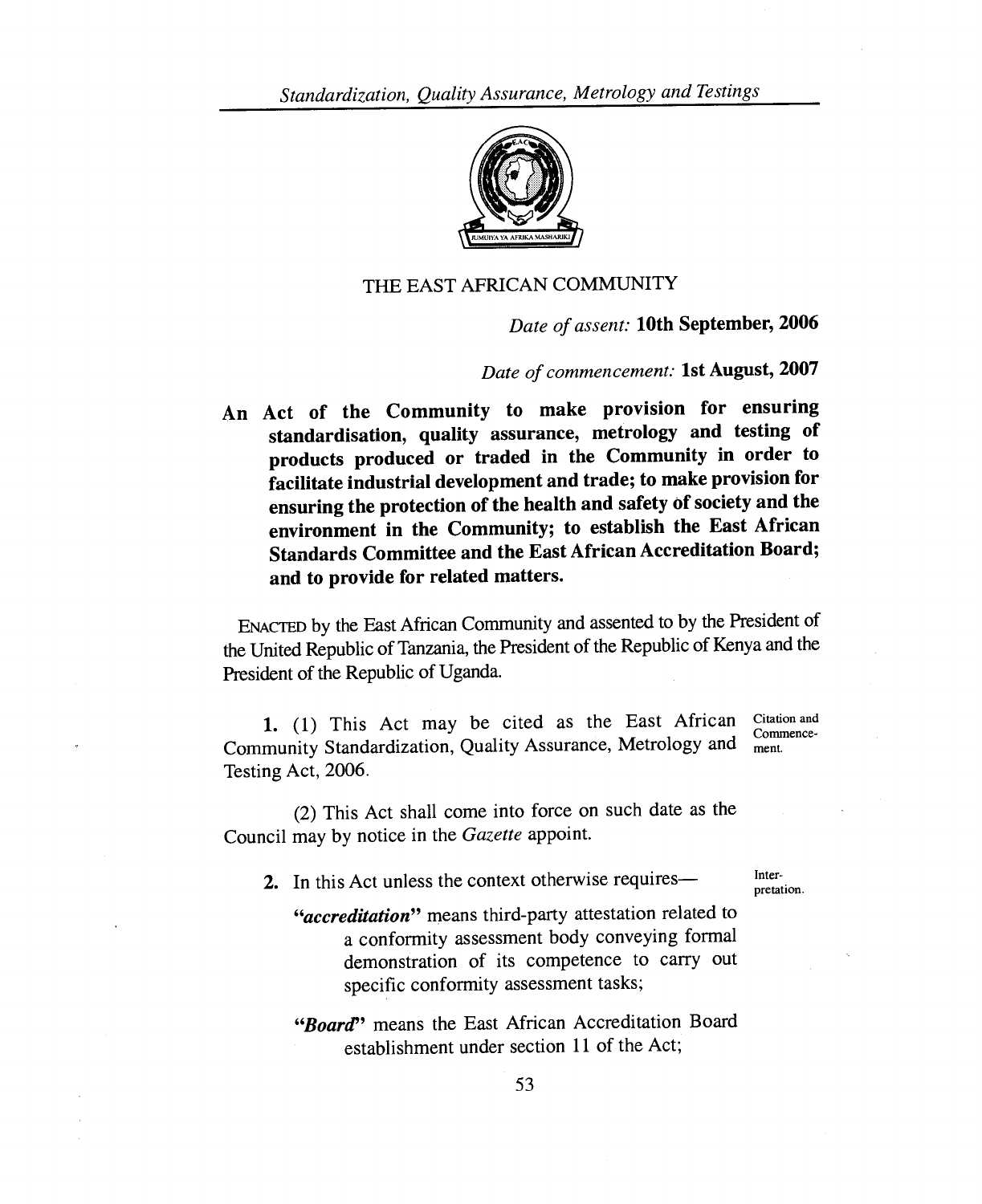- *"certification"* means the issue of a written statement by a thirty-party, based on a decision following review, that products, processes, systems or persons have fulfilled specified requirements;
- *"certified reference material"* means reference material, accompanied by a certificate, one or more of whose property values are certified by a procedure which establishes traceability to an accurate realization of the unit in which the property values are expressed, and for which each certified value is accompanied by an uncertainty at a stated level of confidence;
- *"Committee"* means the East African Standards Committee established under section 4 of this Act;
- *"Community"* means the East African Community established by Article 2 of the Treaty;
- *"compulsory standard"* means an East African Standard which lays down product, service or process characteristics with which compliance has been made mandatory, in accordance with this Act;
- *"conformity assessment"* means the demonstration that specified requirements relating to a product, process, system, person or body are fulfilled, with the subject field of conformity assessment including activities such as testing, inspection and certification, as well as the accreditation of conformity assessment bodies;
- *"consensus"* means general agreement, characterized by the absence of sustained opposition to substantial issue by an important part of the concerned interests, arrived at by a process that involves seeking to take into account the views of the parties concerned and to reconcile any conflicting arguments;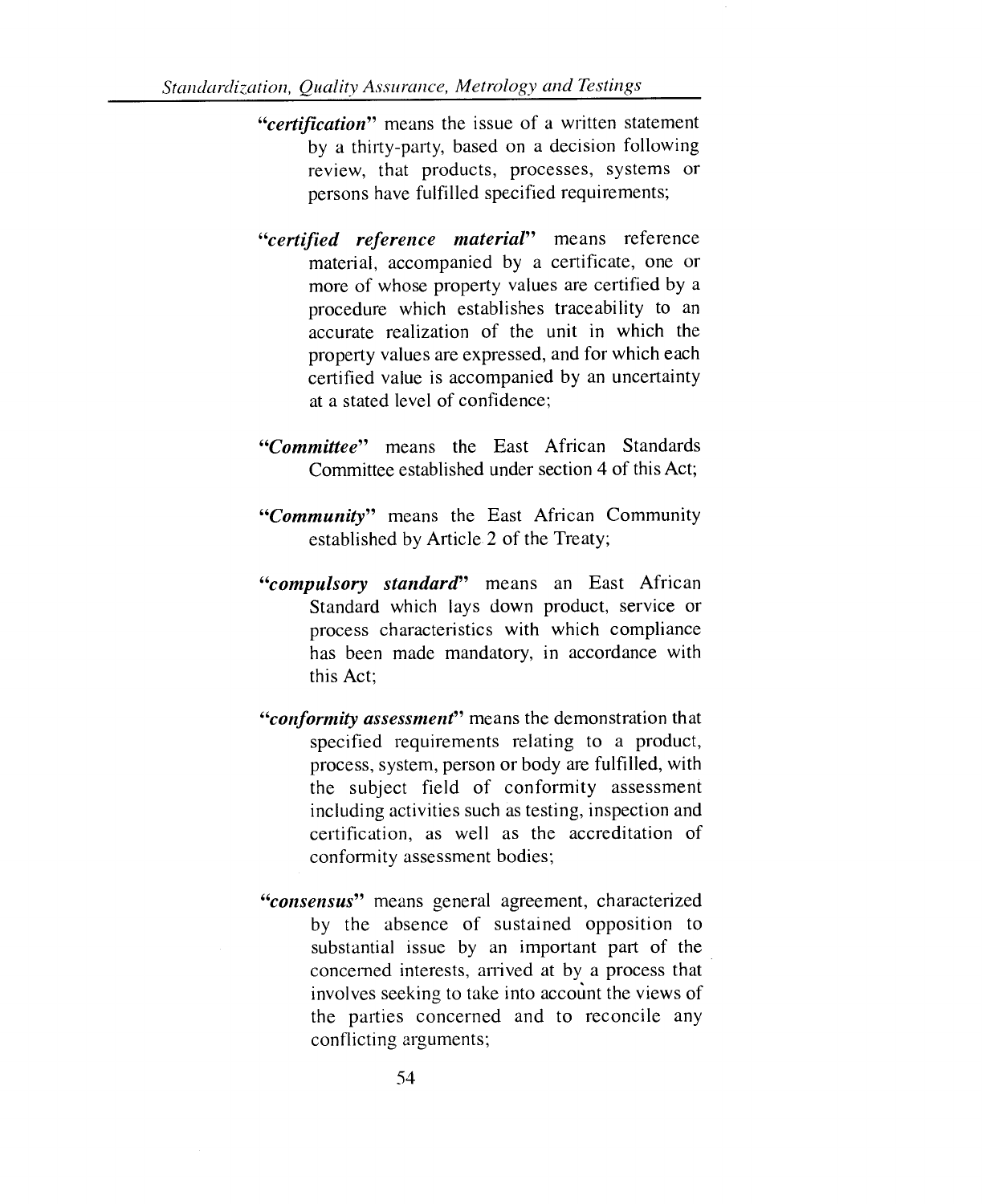- *"consumer"* means a person or a group of persons within the target range of the producer or manufacturer or packer of goods, and includes the market within the anticipation of such producer, manufacturer or packer;
- *"Council"* means the Council of Ministers of the East African Community established by Article 9 of the Treaty;
- *"designated Institutions"* means public or private institutions nominated by the government as the main organizations representing the standards, metrology, accreditation, testing or certification domain respectively of the Partner State;
- *"East African Standard"* means standard approved by the East African Standards Committee and declared as such by the Council;

*"gazette"* means the official *gazette* of the Community;

- *"inspection"* means the examination of a product design, product, process or installation, and determination of their conformity with specific requirements or, on the basis of professional judgment, with general requirements.
- *"liaison office"* means the Standards, Quality, Metrology and Testing Office established within the structure of the East African Community Secretariat to provide administrative support in matters relating to standardization metrology and conformity assessment;
- *"measurement standard"* means a material measure, measuring instrument, reference material or measuring system intended to define, realize, conserve or reproduce a metrological unit or one or more values of a quantity to serve as a reference;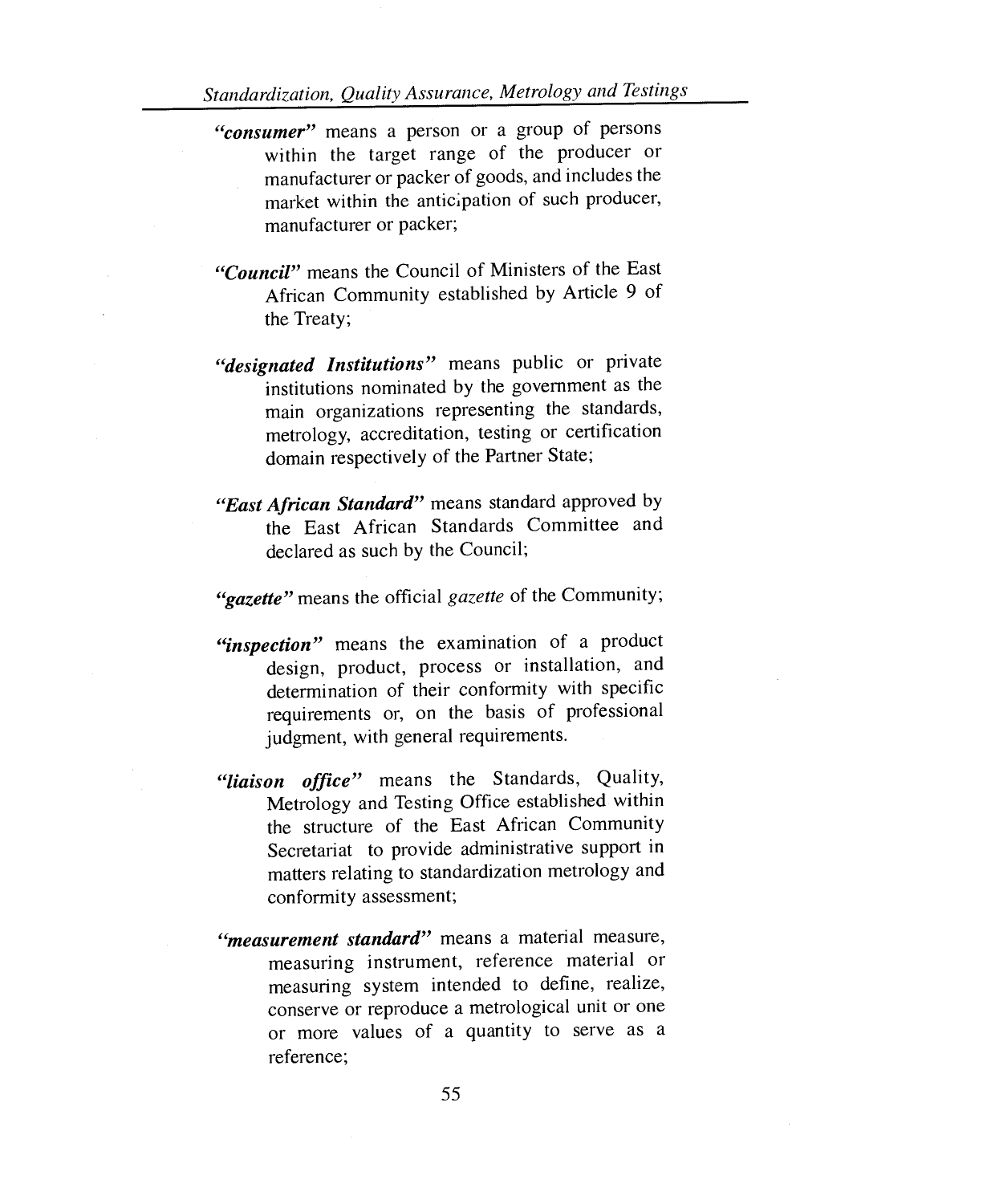- "*metrology unit*" means the seven Le Système International d'Unités (SI) base units, namely the metre kilogram second, ampere, Kelvin, mole and candela or any SI derived unit expressed in terms of the SI base units and supplementary units;
- *"metrology"* means science of measurements and includes scientific, industial and legal metrology;
- *"national focal point:* means a Partner State liaison office that handles or coordinates an element of conformity assessment in the absence of a national accreditation body;
- *"normative document"* means a document developed and approved by the Committee, that resembles an East African Standard, but which for reasons of urgency, cost, or expediency, has not achieved the same degree of consensus as an East African Standard;
- *"Partner States"* means the United Republic of Tanzania, the Republic of Kenya, the Republic of Uganda and any other country granted membership to the Community under Article 3 of the Treaty;

*"person:* means a natural or legal person;

- *"product"* means goods and services designed to be released or launched in a market;
- *"quality assurance"* means that part of the coordinated activities to direct and control an organization with regard to quality, focused on providing confidence that quality requirements shall be fulfilled;
- *"quality system"* means the totality of policy, legal, infrastructure and institutional arrangements that provide support and services in standards, metrology, testing, certification and accreditation in both the regulatory and non-regulatory domain;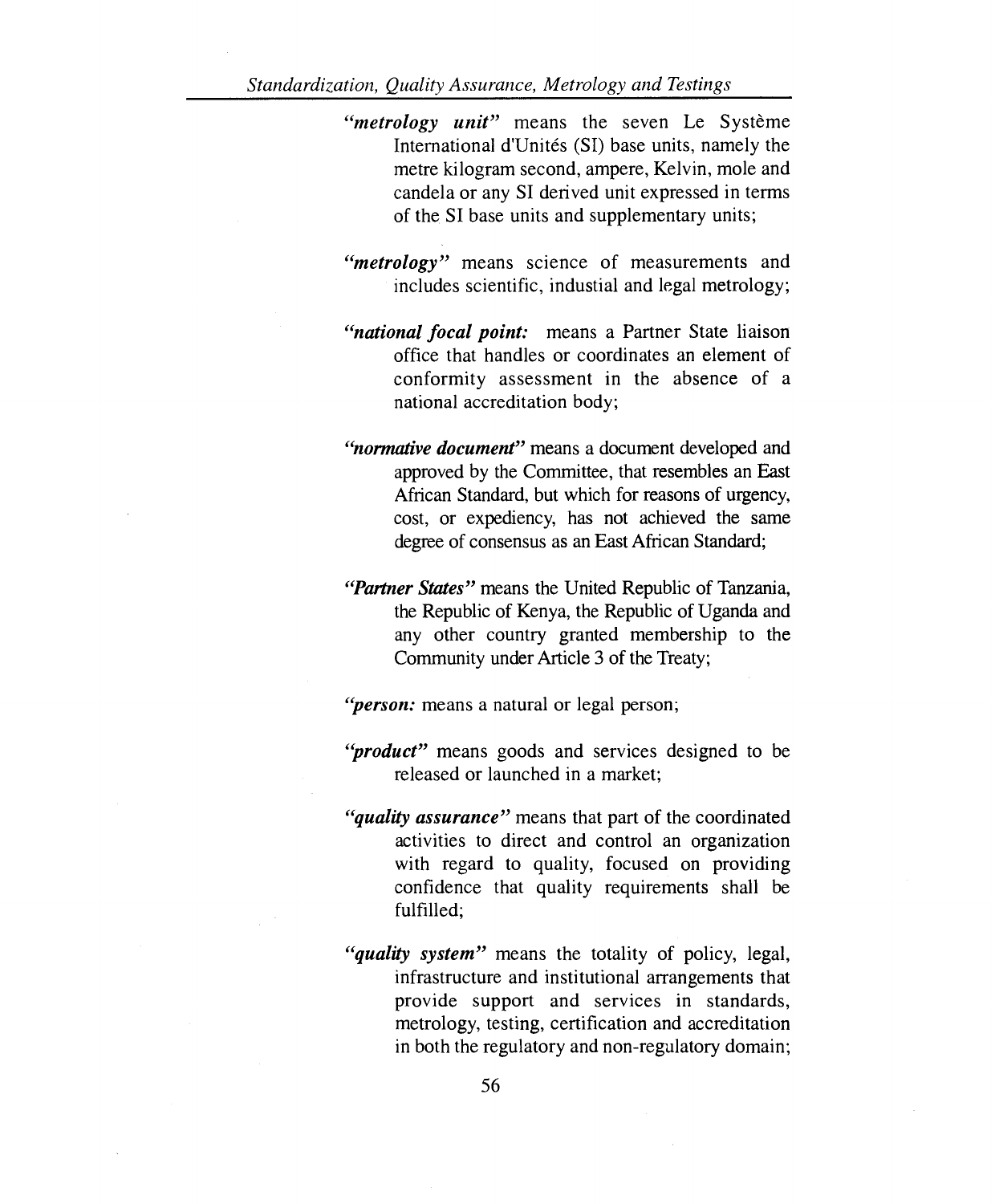- *"reference material"* means material or substance one or more of whose property values are sufficiently homogeneous and well established to be used for calibration of an apparatus, the assessment of a measurement method, or for assigning values to materials;
- *"secretariat"* means the Secretariat established by as defined in the Treaty;
- *"standard"* means a document approved by a recognized body that provides for common and repeated use, rules, guidelines or characteristics of products and their related processes or production methods, with which compliance is not mandatory and may cover terminology, symbols, packaging, marking or labeling requirements as they apply to a process or production method;
- *"standardization"* means the activity of establishing, with regard to actual or potential problems, provisions for common and repeated us, aimed at achievement of optimum degree of order in a given context;
- *"summit"* means the Summit of Heads of State of the East African Community established by Article 9 of the Treaty;
- *"technical regulation"* means a document that lays down product characteristics or their related processes or production methods, including administrative provisions, with which compliance is mandatory and may cover terminology, symbols, packaging, marking or labeling requirements as they apply to a product, process or production method;
- "testing" means determination of one or more characteristics of and object of conformity assessment, according to a procedure;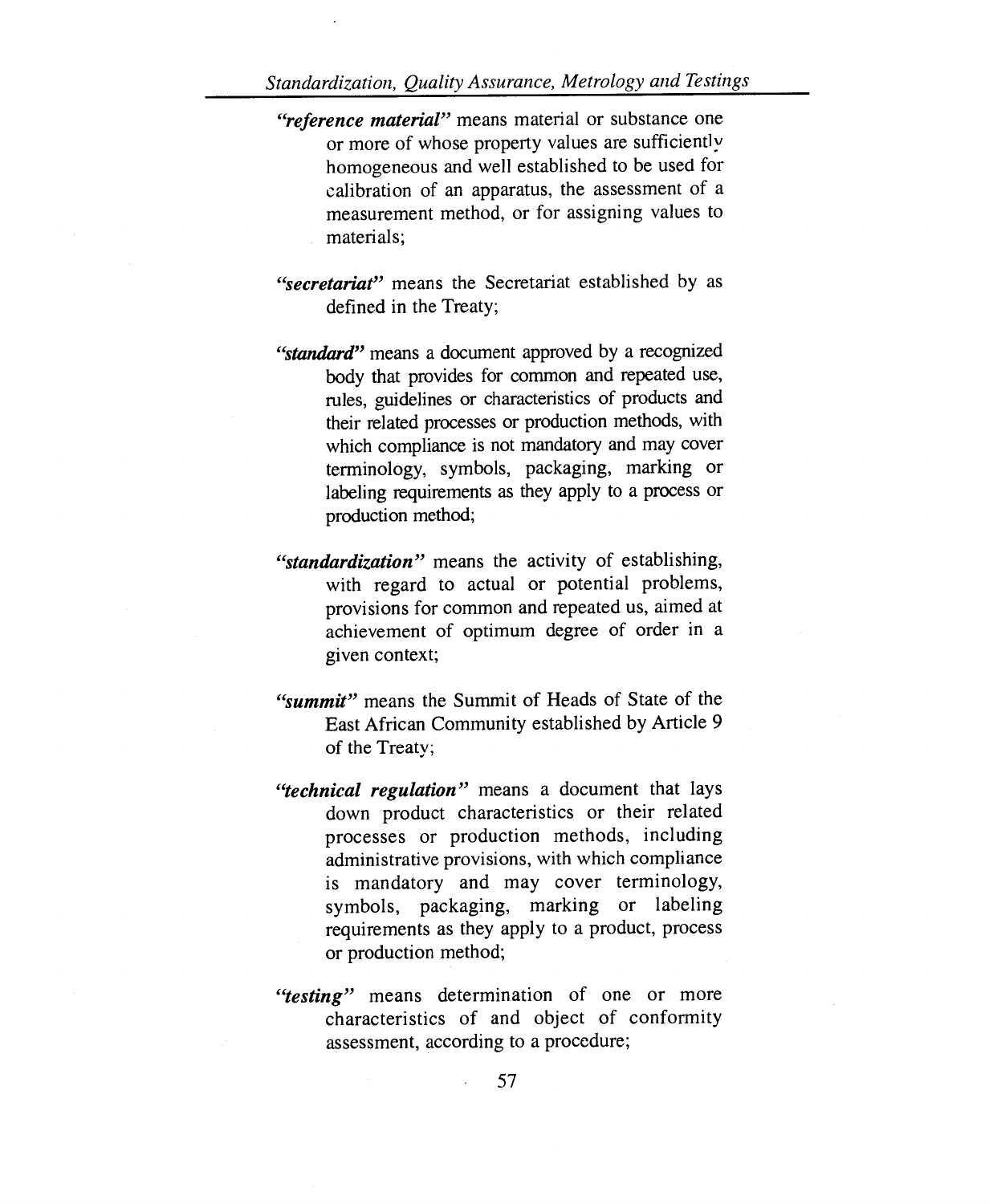*"traceability"* means the property of a result of a measurement or the value of a measurement standard whereby it can be related to stated reference, usually national or international measurement standards, through an unbroken chain of comparisons all having stated uncertainties;

*"Treaty"* means the Treaty for the Establishment of the East African Community;

- *"WTO"* means the World Trade Organization; and
- *"WTO TBT Agreement"* means the Agreement on Technical Barriers to Trade of the World Trade Organization.

Objects of the Act.

- 3. The objects of this Act are to—
	- (a) protect and improve the health and safety of consumers and the public in general;
	- (b) protect the environment and reduce waste;
	- (c) enhance consumer confidence and limit consumers exploitation by increasing the number of products and processes that conform to established standards;
	- (d) enhance the quality, reliability and reputation of products produced or traded in the Community;
	- (e) harmonies national and East African Standards with international standards to reduce costs, enhance compliance and develop trade opportunities;
	- (f) increase opportunities for companies within the Community to participate in international technology transfer through standardization, quality assurance, metrology and testing programmes;
	- (g) facilitate regional and international trade.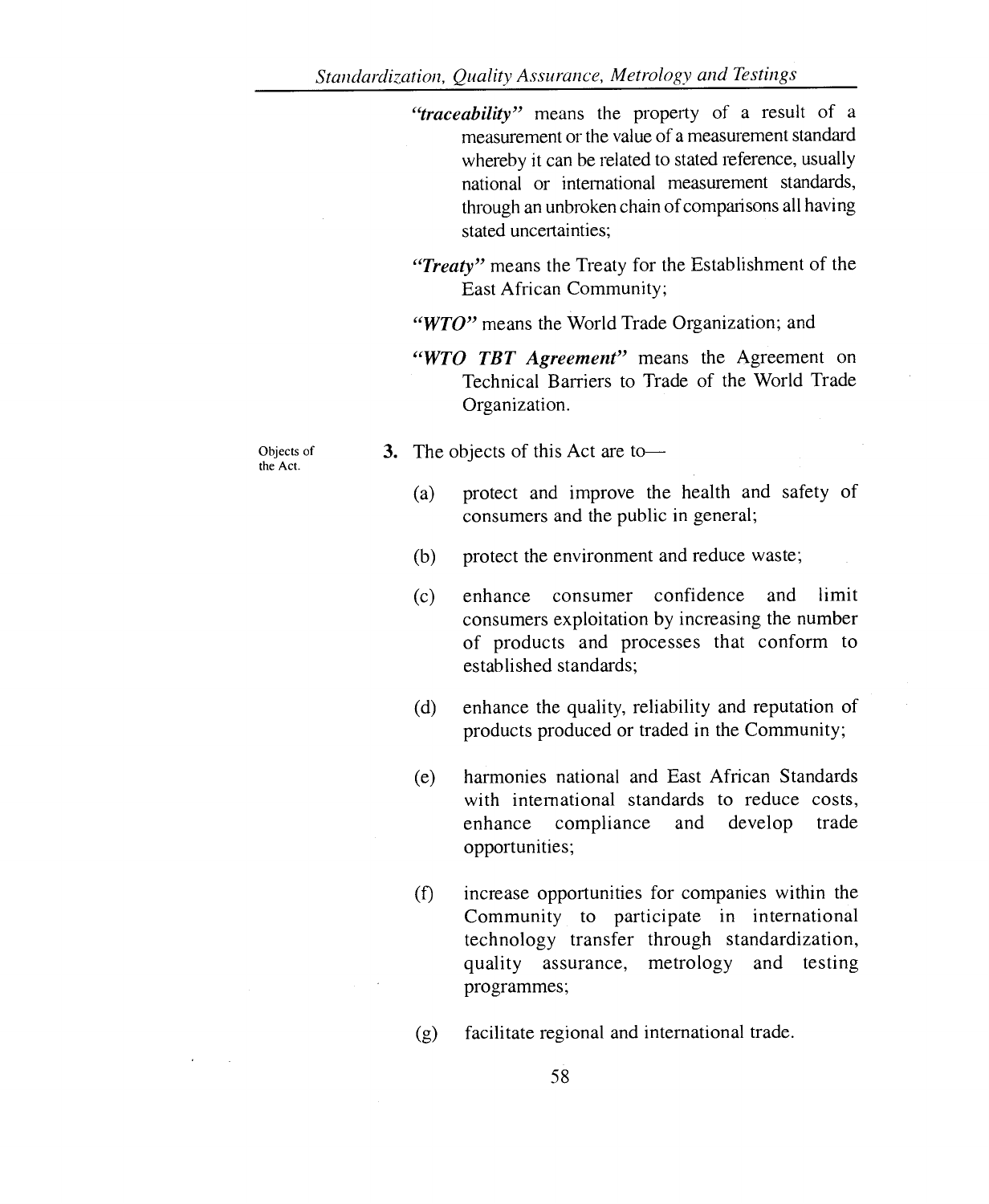**4.** (1) There is established a Committee to be known as the East African East African standards Committee.

Standards<br>Committee.

(2) The functions of the Committee shall be to—

- (a) undertake and coordinate activities related to standardization, metology and conformity assessment;
- (b) develop and establish frameworks that advance compliance by the Partner States with their obligations under this Act;
- (c) set out priorities and prepare implementation programmes with regard to standardization, metrology and conformity assessment activities at national and Community levels consistent with the provisions of the Act;
- (d) monitor and keep under constant review the implementation of the standardization, metrology and conformity assessment programmes at national and Community levels;
- (e) submit standards, reports and recommendations to the Council on its own intiative or upon request of the council concerning the implementation of the Treaty that affect standardization, metrology and conformity assessment;
- (f) establish procedures for the development, approval, *gazetting* and withdrawal harmonised East African Standards including the adoption of these standards at the national levels;
- establish liaison mechanisms with other regional  $(g)$ and international organizations consistent with the objects of this Act;
- monitor and keep under constant review the  $(h)$ effectiveness of the national WTO TBT Agreement enquiry points; and
- $(i)$ hear appeals with regard to administrative measures for Compulsory Standards implemented in the Partner States;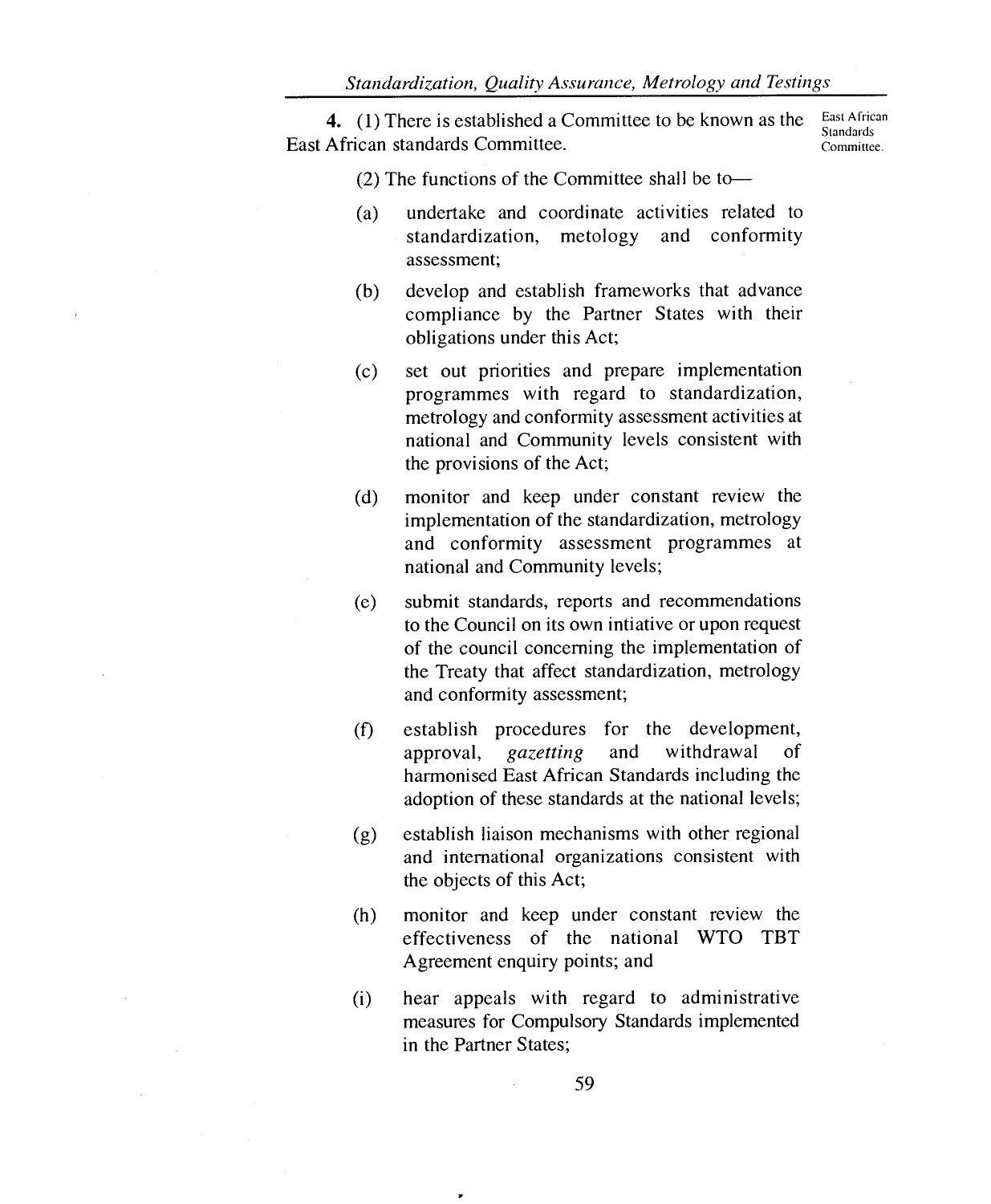(j) perform other functions consistent with the objects of this Act, or as directed by Council.

(3) In carrying out its functions, the Committee shall have due regard for the requirements and obligations of the WTO TBT Agreement.

(4) The Committee shall comprise—

- (a) two chief executives from the national quality system institutions designated under section 6 (1) (a), (b) and (c), from each Partner State;
- (b) one representative of private sector testing laboratories and certification organizations from each Partner State; and
- (c) two representatives of national manufacturing associations, trading associations and consumer organizations from each Partner State.

(5) The Committee, may establish subcommittees to assist it in its operation.

(6) The Committee, in executing its responsibilities, shall liaise with regulatory authorities in the Partner States.

(7) The Committee shall—

- (a) meat at least once every year and may hold extraordinary meetings at the request of any Partner State;
- (b) be chaired in rotation among the Partner States, corresponding to the tenure of the Summit;
- (c) take decisions by consensus; and
- (d) determine its own procedures.

Establish- 5. (1) There is established a liaison office to provide ment and<br>Functions of administrative support to the Committee. the Liaison Office.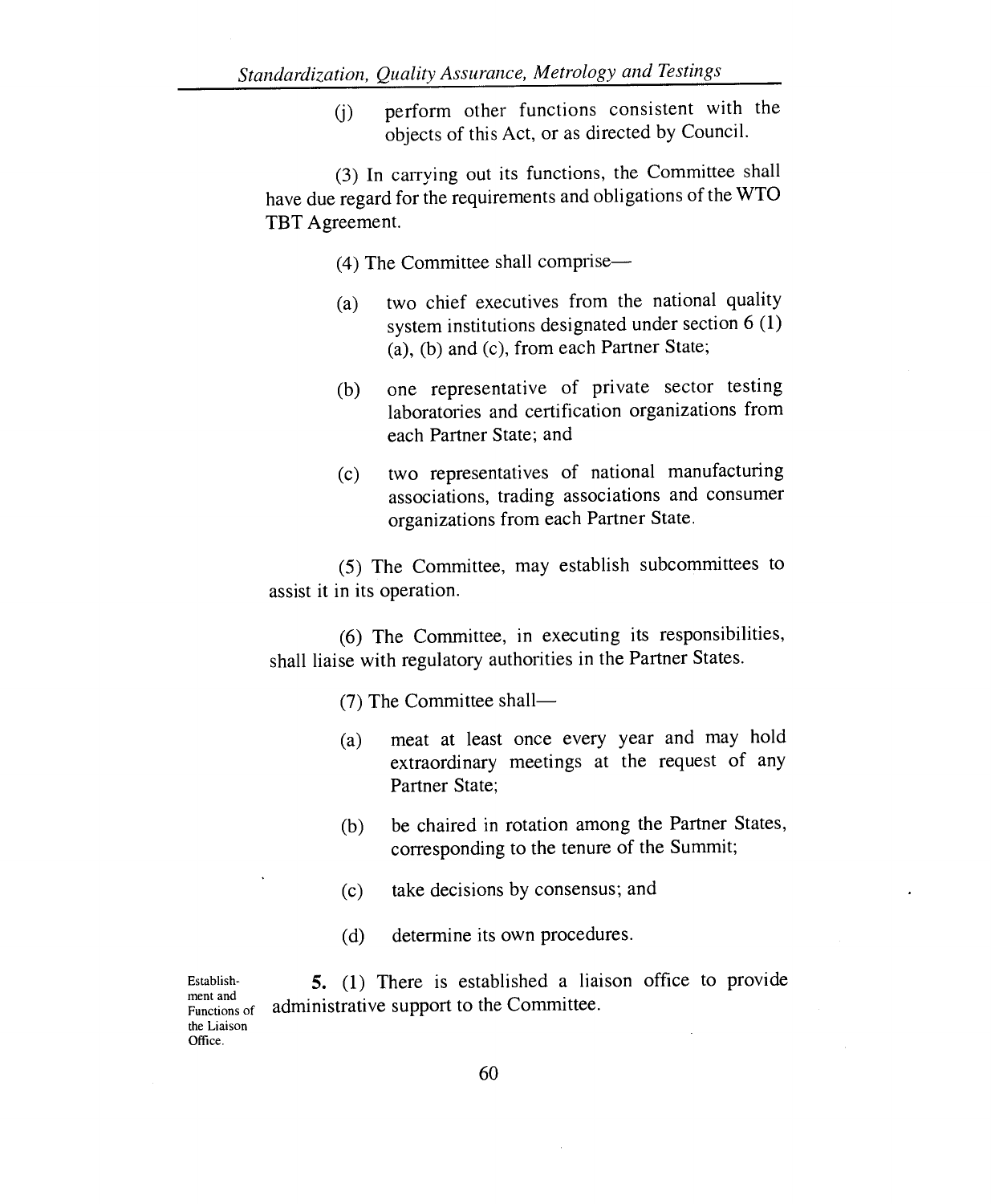(2) The functions of the liaison office shall be to—

- (a) facilitate and provide logistical support for the Committee and the Board;
- (b) provide input into the deliberations of the Committee in establishing priority areas for standardization, metrology and conformity assessment programmes at national and Community levels;
- (c) provide logistical support to the Committee in the design and management of Community projects for the implementation of standardization metrology and conformity assessment activities;
- (d) arrange for public review of draft East African Standards to solicit for comments by interested parties;
- (e) arrange for the presentation of draft East African Standards to the Council for declaration as East African Standards and for the *gazetting* of the Standards;
- (f) maintain the catalogue and authoritative text of the declared East African Standards;
- (g) coordinate and provide regional and international notification regarding East African Standards;
- (h) facilitate responses to enquiries with respect to standards and technical regulations;
- (i) facilitate the liaison of regional standardization, metrology and conformity assessment activities to other relevant sub-regional, regional and international activities;
- (j) identify training needs and areas for capacity building in standardization, metrology and conformity assessment for the Committee;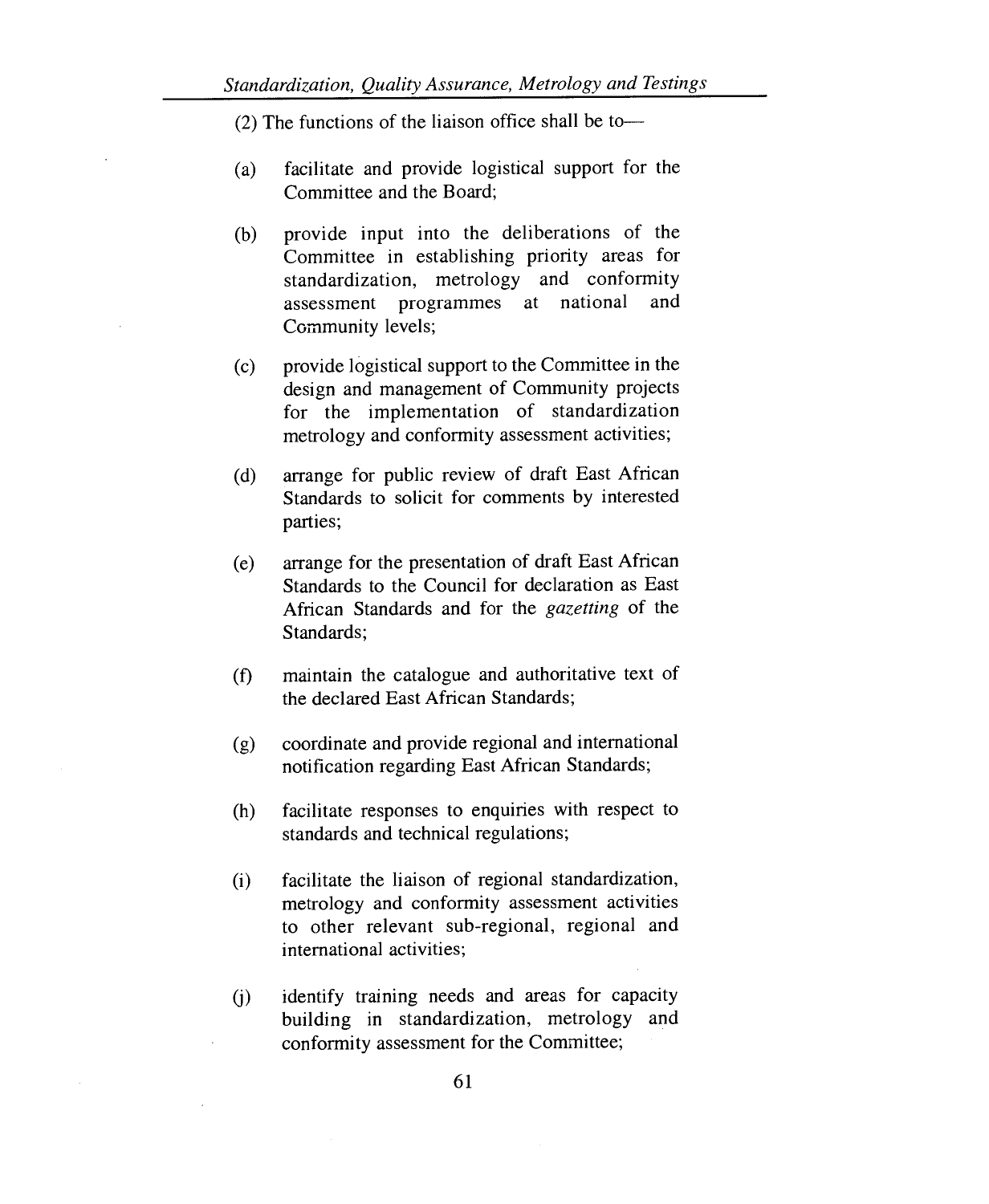- $(k)$  publicise and promote standardization, metrology and conformity assessment activities:
- (1) coordinate the activities of the Committee;
- (m) report to the Committee on the implementation of decisions of the Council related to standardization, metrology and conformity assessment;
- (n) prepare budgets and work plans of the Committee;
- (o) perform any other activity requested by the Committee; and
- (p) perform other function consistent with the objects of this Act.

Designation of National Institutions.

6. (1) Each Partner State shall designate a national quality system institution to function as—

- (a) a national standards body;
- (b) a national metrology institute
- (c) a national legal metrology department; and
- (d) a national accreditation body.

(2) An institution designated under subsection (1) may be a single institution combining a number of responsibilities, or two or more institutions each with its own designated responsibilities.

(3) A designated institution shall on request provide information to another designated institution in respect of standardisation, metrology and conformity assessment.

National Standards Bodies.

7. (1) A national standards body designated under section  $6(1)$  (a) shall—

> (a) develop and publish national standards in line with internationally recognized procedures;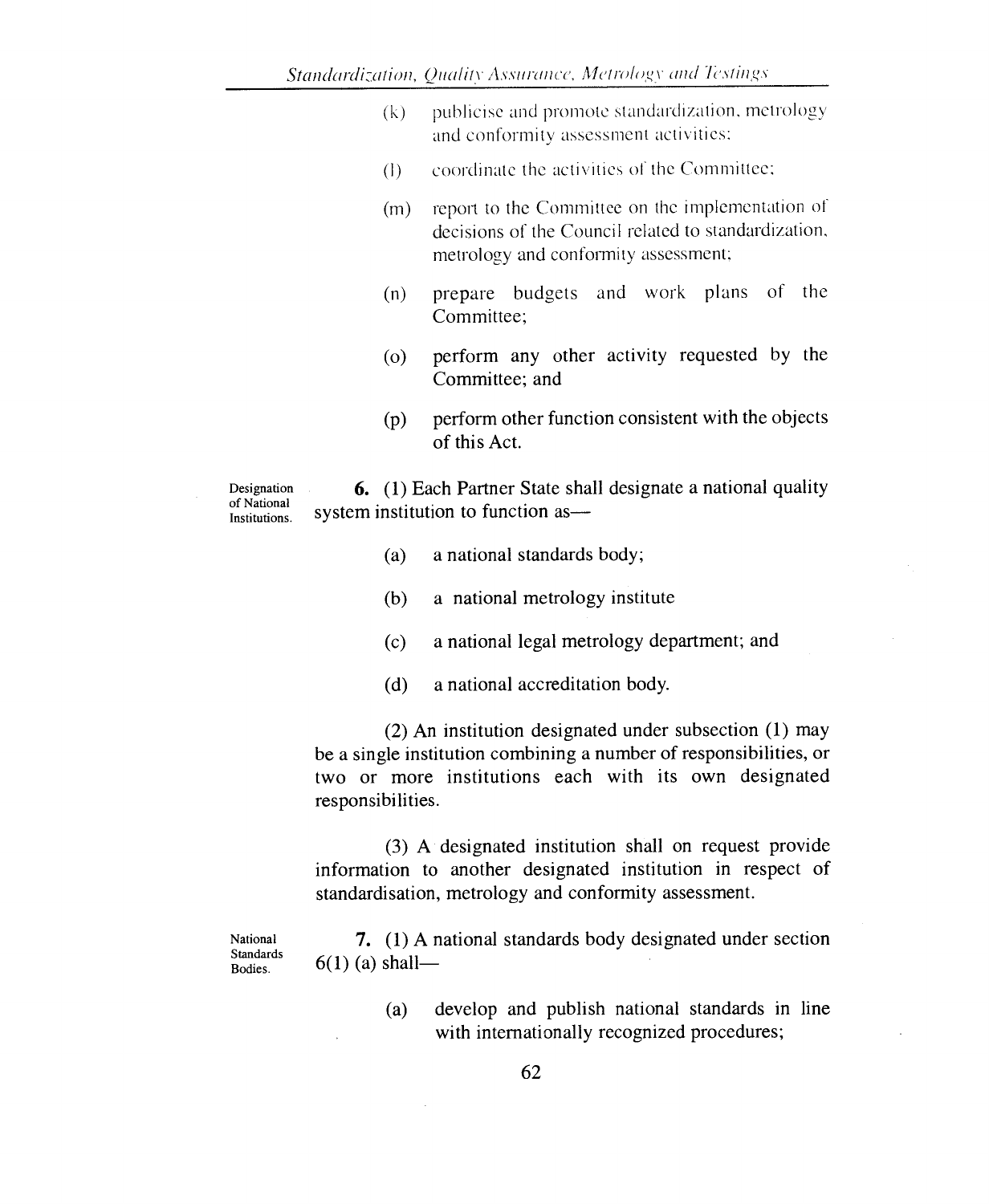- (b) liaise with relevant regional and international organizations with the similar objectives;
- (c) give effect to the decisions and recommendations of the Council and the Committee with regard to East African Standards;
- (d) promote and facilitate the use of standards as the basis for the development of technical regulations;
- (e) provide standards and standard related information to the public and private sectors; and
- (f) promote the concept of standardization in general.

(2) A national standards body shall represent or coordinate representation of the Partner State on—

- (a) relevant regional and international standardization organizations such as the African Regional Standards Organization (ARSO), the International Organization for Standardization (ISO); the International Electro-technical Commission (IEC); and
- (b) the Committee

**8. (1)** A national metrology institute designated under section 6 **(1)** (b) shall—

National Metrology Institutes.

- (a) realise, maintain and act as custodian of the national measurement standards according to the needs of the private and public sectors and in accordance with international standards;
- (b) disseminate units of measurement and maintain a traceability chain;
- (c) ensure that the national measurement capabilities are appropriately tied to the international mutual recognition arrangement on measurement capability;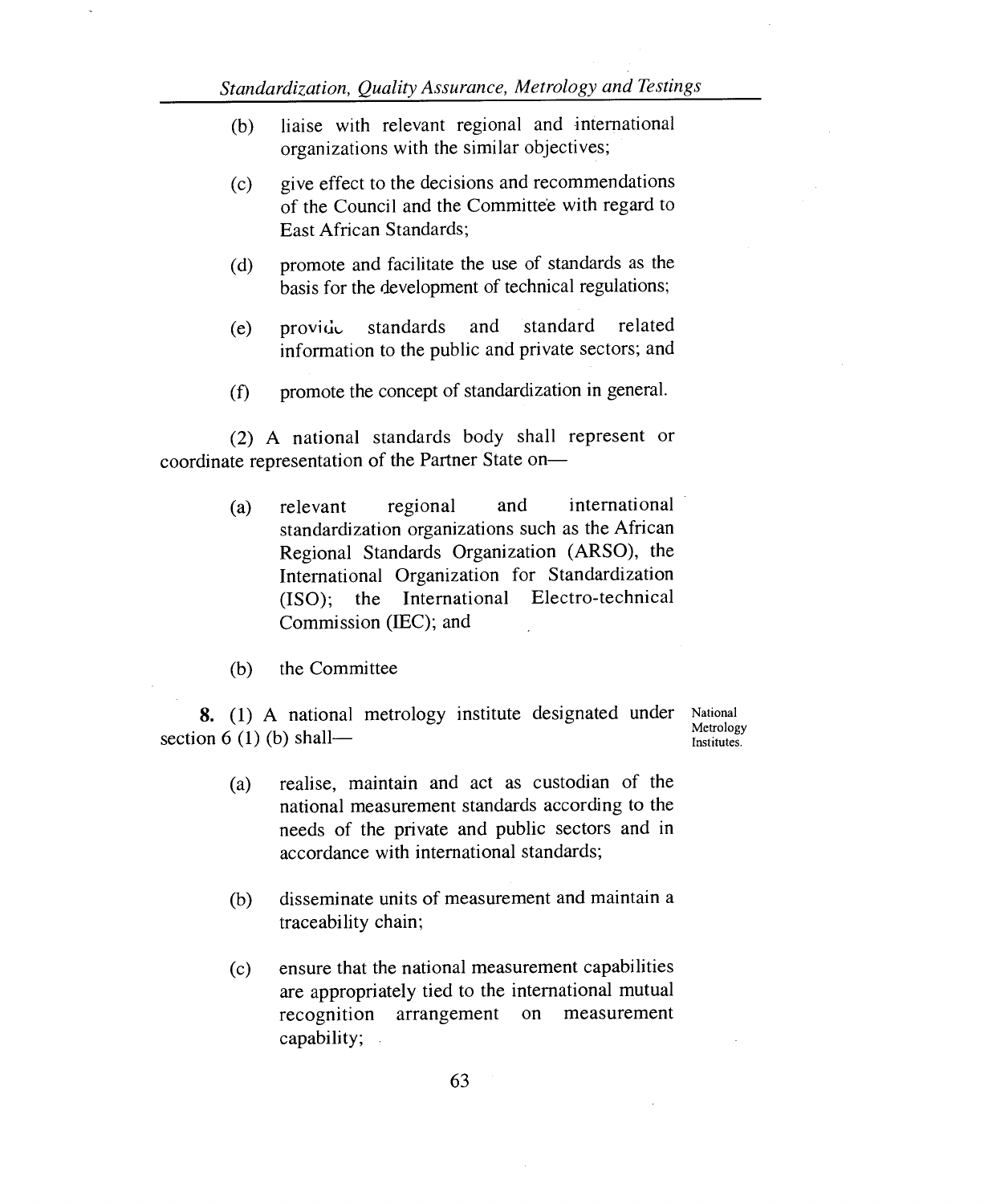- (d) liaise with regional and international organizations with the similar objectives;
- (e) give effect to the decisions and recommendations of the Council and the Committee with regard to metrology;
- (f) provide information on metrology to the public and private sector; and
- promote the concept of metrology in general. (g)

(2) A national metrology institute shall represent or coordinate representation of the Partner State on—

- (a) relevant regional and international metrology organizations, such as the Bureau International de Poids et Mesures (BIPM);
- (b) the International Committee of weights and measures (CIPM) Mutual Recognition Arrangement; and
- (c) the Committee.

National Legal Metrology **9. (1)** A national legal metrology department designated under section  $6(1)(c)$  shall—

- (a) protect society form the consequences of false measurements in public and private transactions in the work environment and the health and safety sectors;
	- (b) approve or ensure approval by another designated institution, measuring equipment to be used for a public or private transaction in the work environment and the health and safety sectors;
	- (c) control the use of measuring equipment in public and private transactions;
	- (d) control the use of measuring equipment in the work environment and the health and safety sectors;

Departments.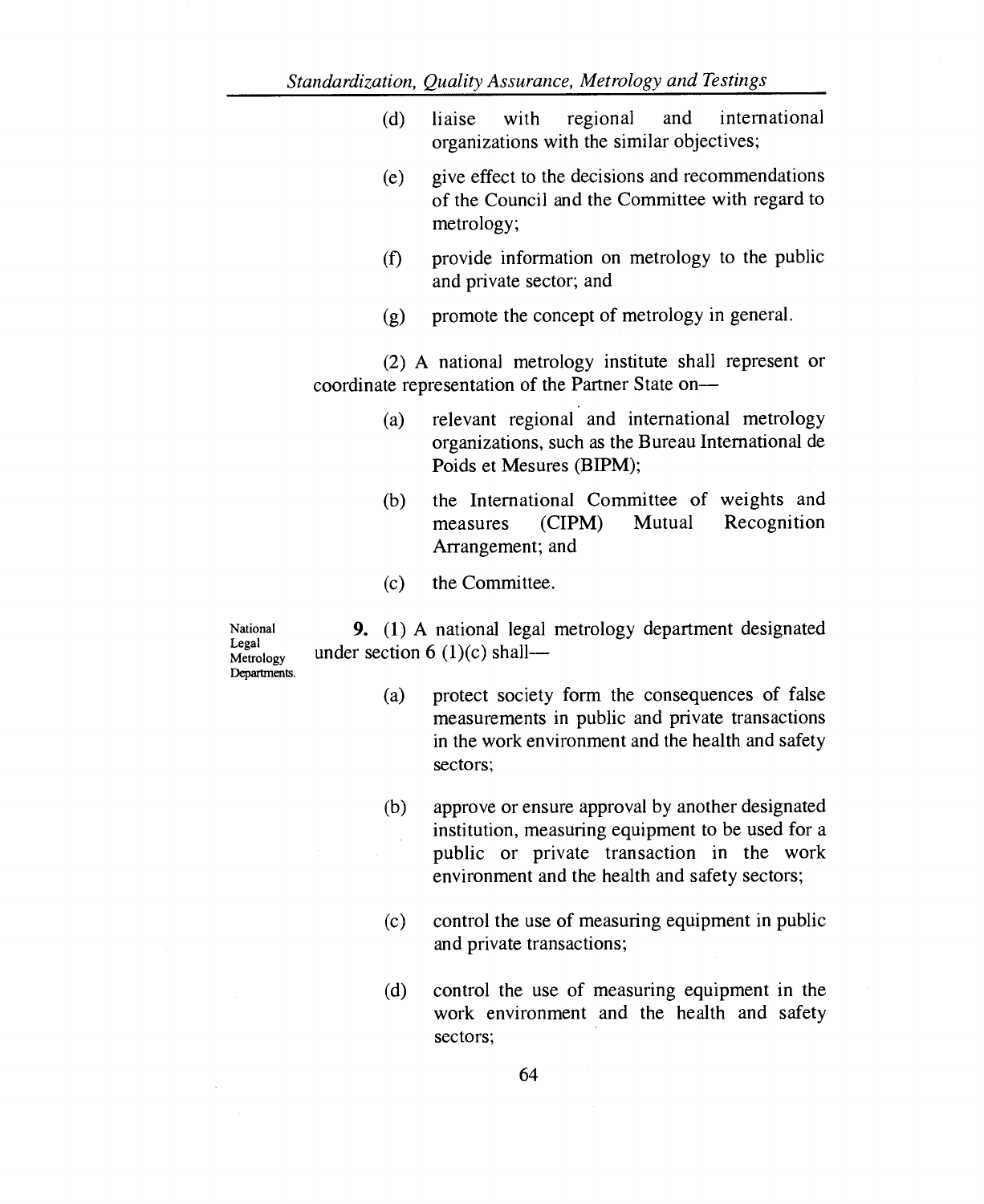- (e) control pre-packaging of products;
- (f) liaise with regional and international organizations with similar objectives;
- $(g)$  give effect to the decisions and recommendations of the Council and the Committee with regard to legal metrology;
- (h) provide information on legal metrology to the private and public sectors;
- (i) promote the concept of legal metrology in general;
- (j) ensure that legal metrology measurement standards are traceable to national measurement standards; and
- (k) perform other functions consistent with the objects of this Act.

(2) A national legal metrology department shall represent or coordinate representation of the Partner State on—

- (a) relevant regional and international legal<br>metrology organizations, such as the metrology organizations, Organization Internationale de Metrologie Legale (OIML);
- (b) the International Committee of Weights and<br>Measures (CIPM) Mutual Recognition Measures (CIPM) Mutual Recognition Arrangement; and
- (c) the Committee.

10. (1) A national accreditation body designated under section  $6(1)(d)$  shall— National

Accreditation Bodies.

- (a) accredit conformity assessment bodies and personnel within a Partner State;
- (b) monitor international activities relevant to its own activities;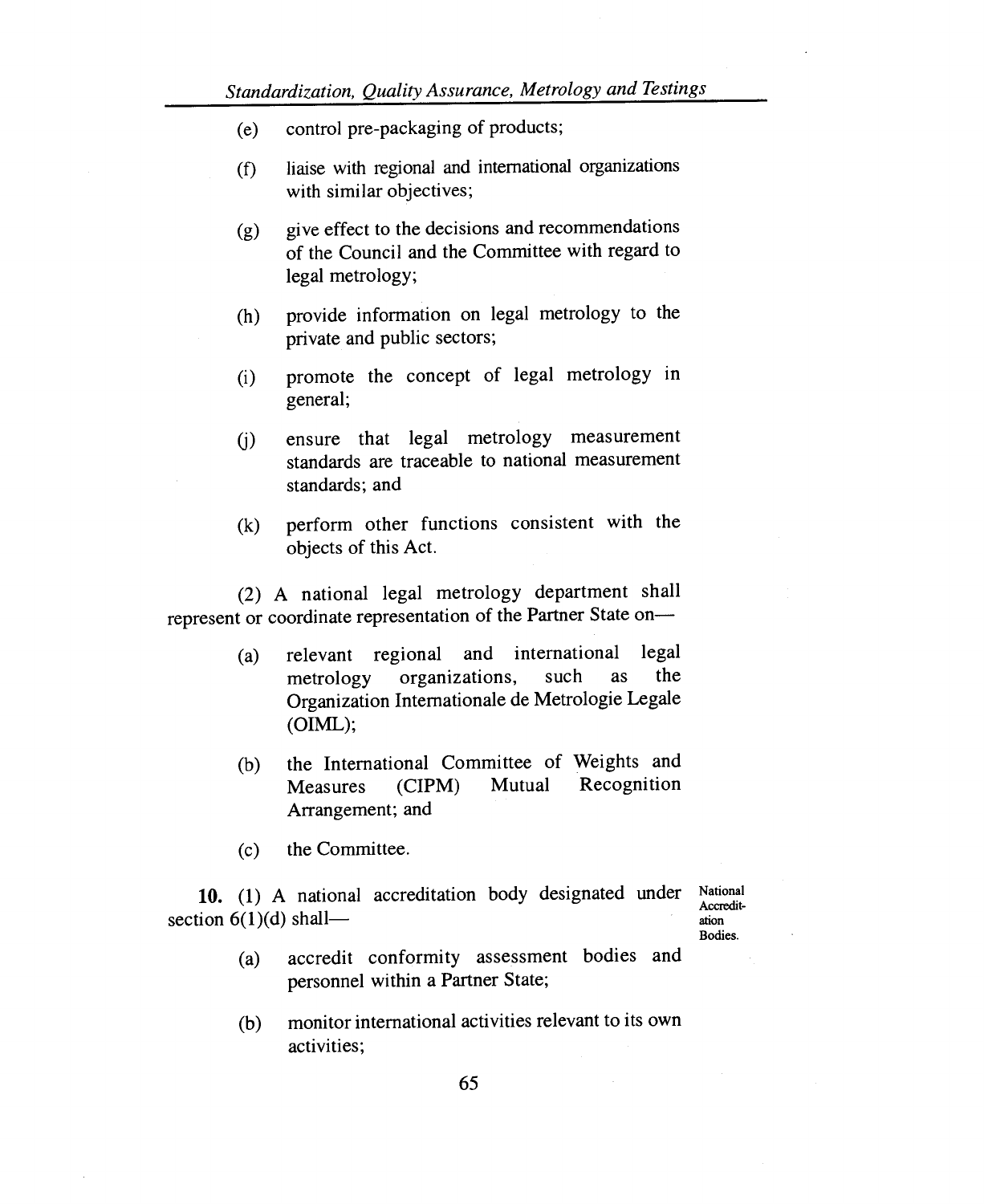- (c) represent the Partner State on the relevant regional and international accreditation bodies;
- (d) enter into agreements on mutual recognition with regional and international accreditation bodies;
- (e) give effect to the decisions of the Board and the Council; and
- (f) promote the concept of accreditation in general.

(2) A national accreditation body designated under section  $6(1)$  (d) shall be recognized by the Partner States provided that the body demonstrates that it is pursuing international recognition or is internationally recognized by the International Accreditation Form.

East African Accreditation Board.

11. (1) There is established board to be known as the East Africa accreditation Broad.

(2) The Board shall comprise the chief executives of the national accreditation bodies and the national focal points.

(3) The functions of the Board shall be to—

- (a) facilitate cooperation and coordinate accreditation activities to avoid duplication of functions of the national accreditation bodies and national focal points;
- (b) facilitate accreditation of conformity assessment service providers within the Partner States; and
- (c) promote the acceptability of test, certification and inspection results from accredited organizations within the Community.
- (4) The Board shall—
- (a) meet at least once every year, and may hold extraordinary meetings at the request of any Partner State;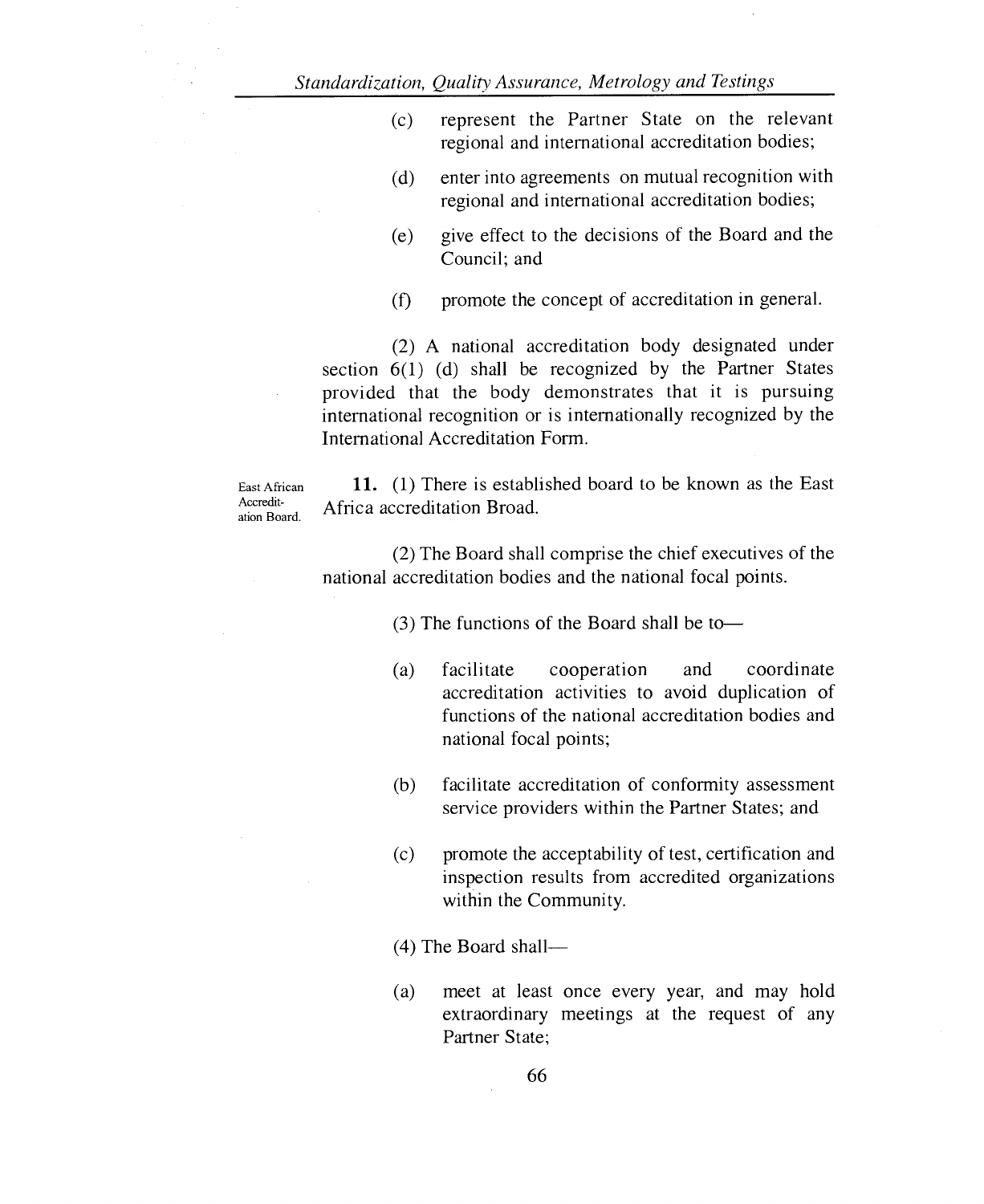- (b) be chaired in rotation among the Partner States, corresponding to the tenure of the Summit;
- (c) take decisions by consensus; and
- (d) determine its own procedures.

12. (1) Partner States may establish or designate Test organizations to function as test laboratories to provide scientific and technical services. Laboratories.

(2) Where a test laboratory is established or designated under section 12 (1), it shall—

- (a) supply information on analysis methods and comparative testing to other laboratories;
- (b) co-ordinate the development of new analytical methods;
- (c) organize and participate in inter-laboratory comparisons and proficiency testing schemes between various national, regional and international laboratories;
- (d) ensure that certified reference materials in strategic areas, for quality control are available;
- (e) ensure that adequate and competent staff is available; and
- (f) pursue accreditation.

(3) Partner States shall ensure that test laboratories established or designated under section 12(1)—

- (a) have qualified staff with sufficient knowledge of the relevant techniques;
- (b) have sufficient resources for carrying out the relevant tasks;
- (c) have suitable infrastructure to enable them to perform the required tests; and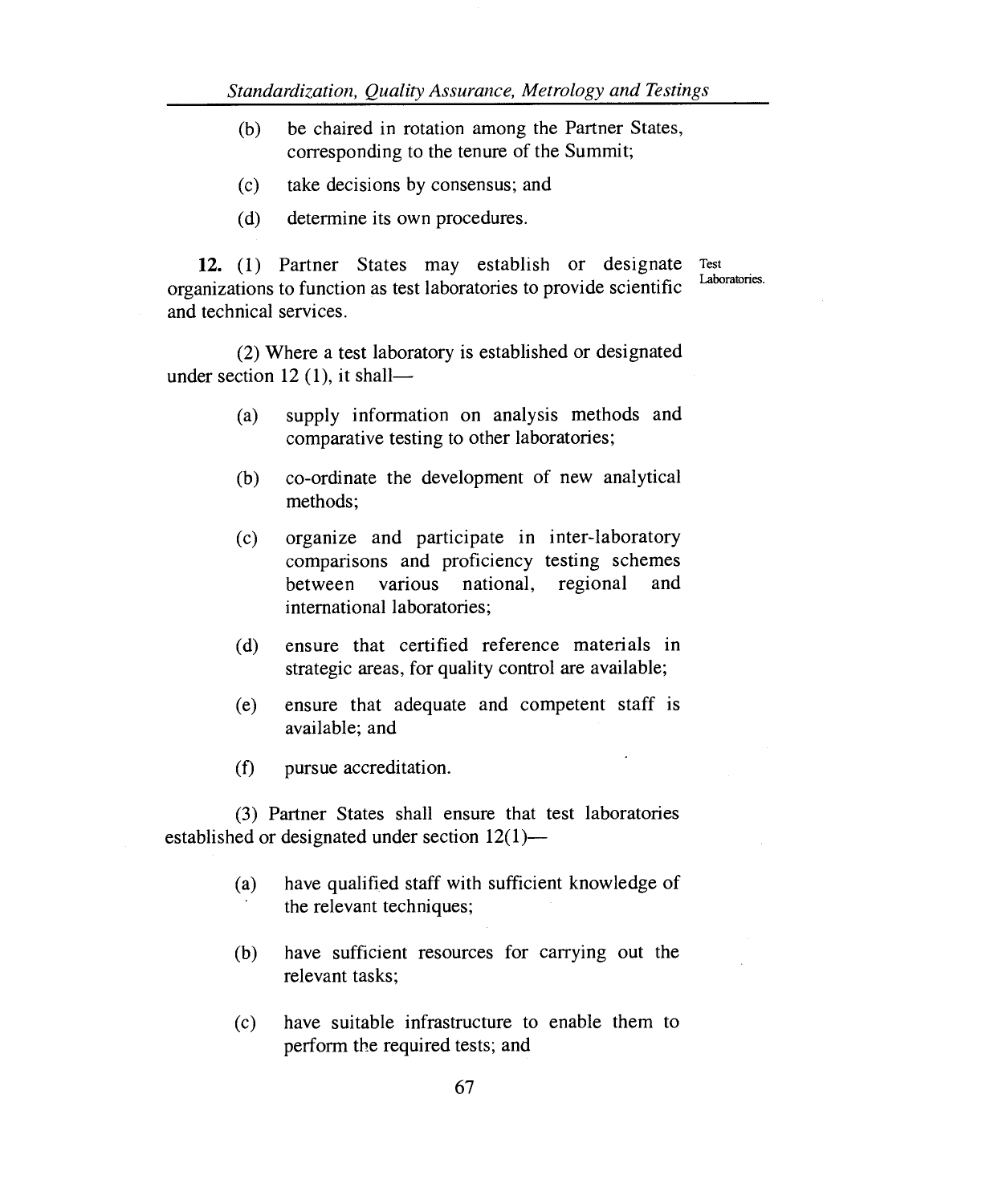(d) operate quality management systems in accordance with the relevant international standards.

(4) Where a designated test laboratory of a Partner States is accredited, the other Partner States shall accept the test results and test reports of that test laboratory.

(5) Where a designated test laboratory of a Partner State is not accredited, the other Partner States may accept the test results and test reports from that laboratory by agreement.

Standards.

Develop-<br> **13.** (1) An East African Standard shall be development<br>
nent of<br>
iointly by the patienal standards bodies of the Partner States ment of  $_{\text{East African}}$  jointly by the national standards bodies of the Partner States.

> (2) An East African Standard shall be development in accordance with procedure approved, published and maintained by the Committee.

Declaration of East African Standards.

**14.** (1) The Council may by notice in the *Gazette* declare a standard for any product or for the manufacture, production, processing, treatment or performance of any product, or for any process, installation construction, testing, operation or use of any article or device to be an East African Standard.

(2) The Council may amend or withdraw an East African Standard.

(3) The Council shall before declaring an East African Standard ensure that—

- (a) the standard is set or amended in accordance with procedures developed, published and maintained by the Committee; and
- (b) the interests of all relevant parties, including the manufacturer, supplier and consumer are considered.

(4) Only a standard declared by the Council shall be called and East African Standard.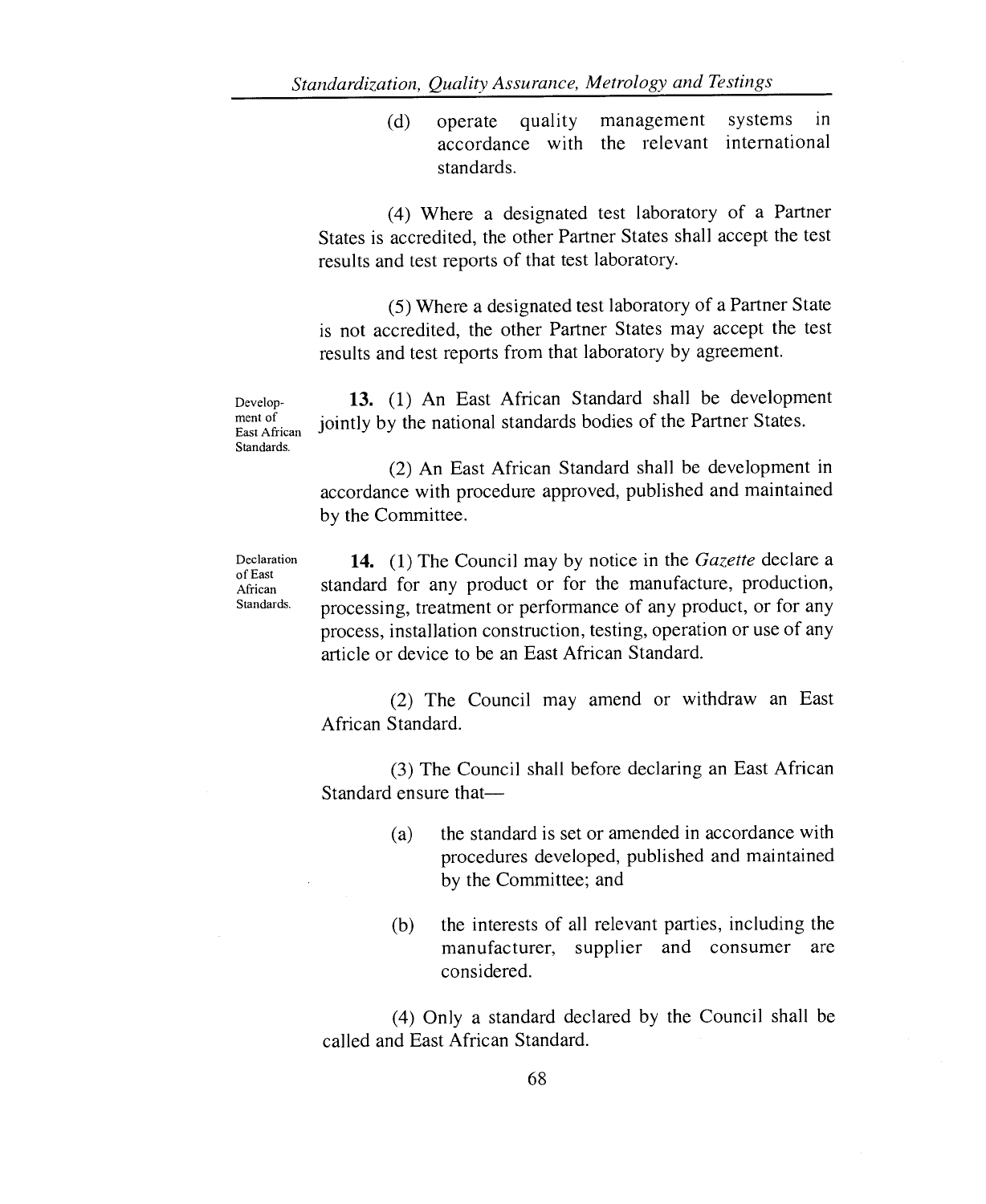(5) A declaration or amendment of an East African Standard shall be sufficient where the *Gazette* notice states the title and number of the standard.

**15.** (1) Within six months of the declaration of an East African Standard, the Partner States shall adopt, without deviation from the approved text of the standard, the East African Standard as a national standard and withdraw any existing national standard with similar scope and purpose.

(2) The national standards bodies of the Partner States shall publish the text of the adopted East African Standard as a national standard in accordance with ISO/IEC Directives.

**16.** (1) The Committee may develop and approve a normative document to serve as an East African Standard.

(2) For purposes of urgency, a normative document shall be developed in place of an East African Standard.

(3) A normative document shall be valid for a period of two years from the date of approval by the Committee.

(4) The committee shall publish guidelines for the compilation and publication of normative documents.

(5) The normative documents shall be published by the national standards bodies of the Partner States in a manner that distinguishes them from East African Standards.

**17.** (1) The Secretariat shall maintain a catalogue of East Catalogue African Standards and normative documents.

and<br>authoritative text of East African<br>Standards.

(2) The catalogue shall be made available to the public by the Secretariat in such format as the Council may direct.

(3) The catalogue shall include—

- (a) the title and number of the East African Standard or normative document; and
- (b) a summary of the scope and purpose of that East African Standard or normative document.

Adoption of East African **Standards** by Partner States.

Normative documents.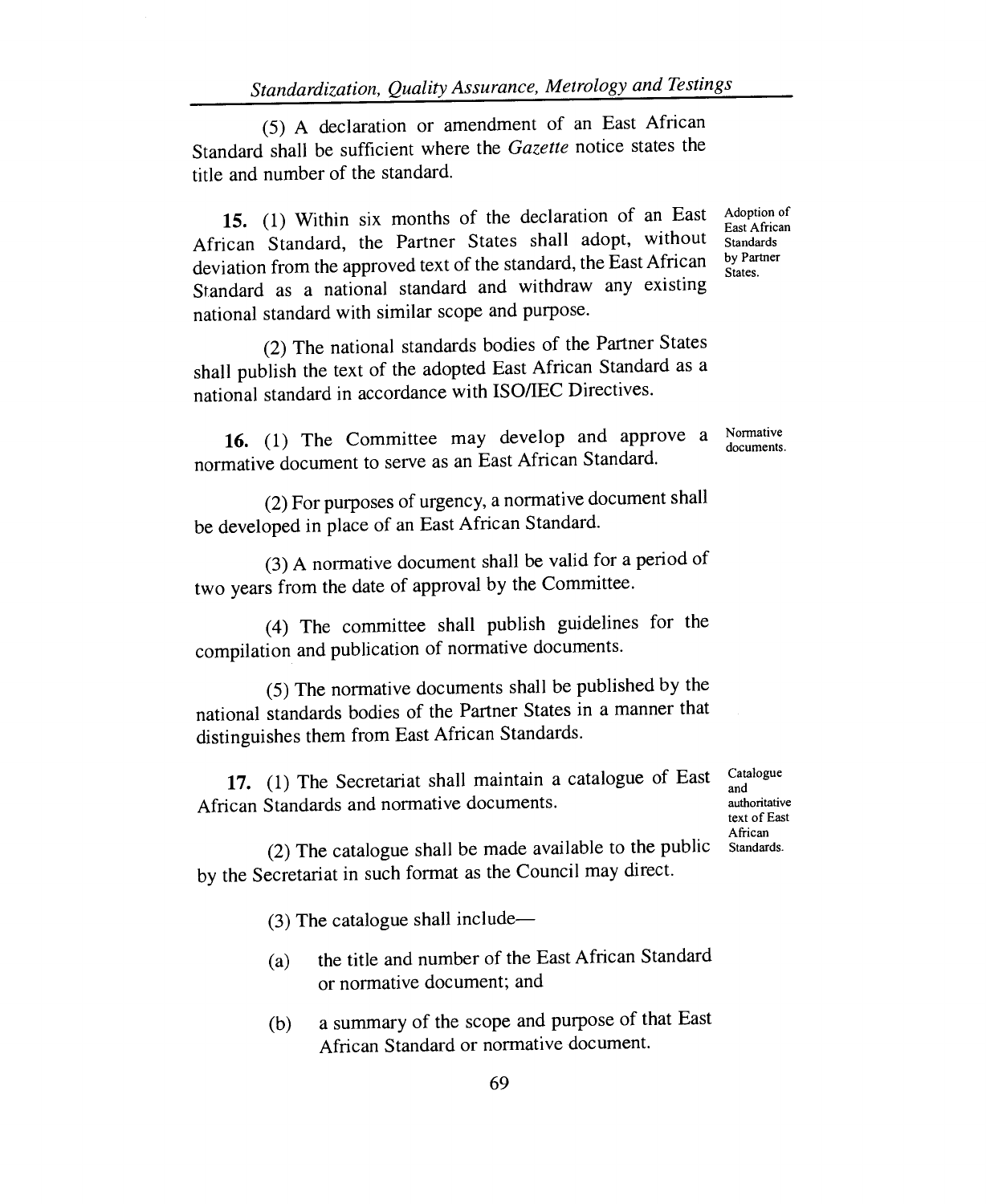(4) The Secretariat shall maintain the authoritative text of each East African Standard an normative document in hard copy and electronic format, in a manner that ensures the integrity of the text.

Copyright and publication of East African Standards.

**18.** (1) Not with standing any other law—

(a) the copyright in any East African Standard or other normative documents shall vest in the national standards bodies of the Partner States; and

(b) the national standards bodies of the Partner States shall not be deprived of a copyright in paragraph (a) where a standard or a provision of the standard is incorporated in a law in terms of the provisions of any law.

(2) A person shall not without the authorization of a national standards body of a Partner State; publish, reproduce record of transmit any document or any part of a document in respect of which a copyright vests under subsection (1),

Declaration, Publication and Implementat ion of Compulsory Standards.

**19.** (1) The Council on the recommendation of the Committee and subject to the expiry period in subsection 6 (d) may declare an East African Standard or a provision of that standard to be a compulsory standard throughout the Community.

(2) The declaration of a compulsory standard shall be to—

- (a) prevent deceptive practices;
- (b) protect human health and safety;
- (c) protect animal or plant life or health; and
- (d) protect the environment

(3) The Council on the recommendation of the Committee may amend or withdraw a compulsory standard.

(4) The Committee shall when recommending to the Council that an East African Standard be declared a compulsory standard, ensure, that-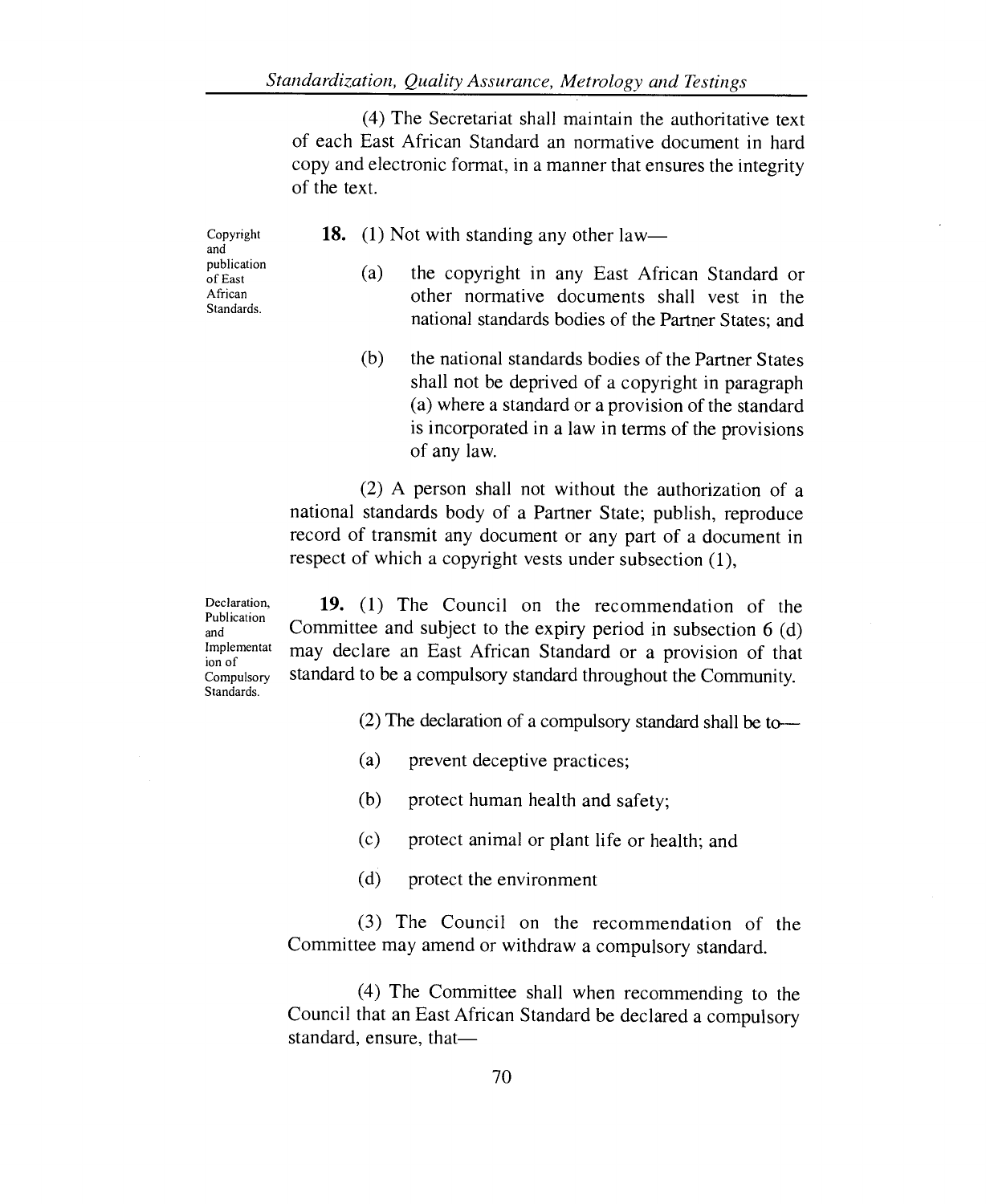- (a) the problem to be solved is precisely stated;
- (b) the intervention is based on clear evidence that government action is justified;
- (c) it is not practicable to achieve the purpose of the standard other than by declaring it a compulsory standard;
- (d) the required legislation and infrastructure to enforce the compulsory standard in the Partner States are in place; and
- (e) appropriate notification under the WTO TBT Agreement has been forwarded to the WTO Secretariat.

(5) The Council shall, before declaring an East African Standard a compulsory standard publish in the *Gazette* and in at least one newspaper of national circulation in each Partner State, a notice of its intention to declare a compulsory standard.

(6) The notice under subsection (5) shall—

- (a) contain the number and title of the East African Standard;
- (b) state the reason for declaring it a compulsory standard;
- (c) contain the addresses where the complete text of the East African Standard may be viewed or obtained from; and
- (d) invite objections from any interested person to be lodged with the Council, within sixty days in a manner as the Council may specify in the notice.

(7) The Council shall not declare an East African Standard a compulsory standard, unless all persons who lodged objections under subsection 6(d) have been given an opportunity to be heard.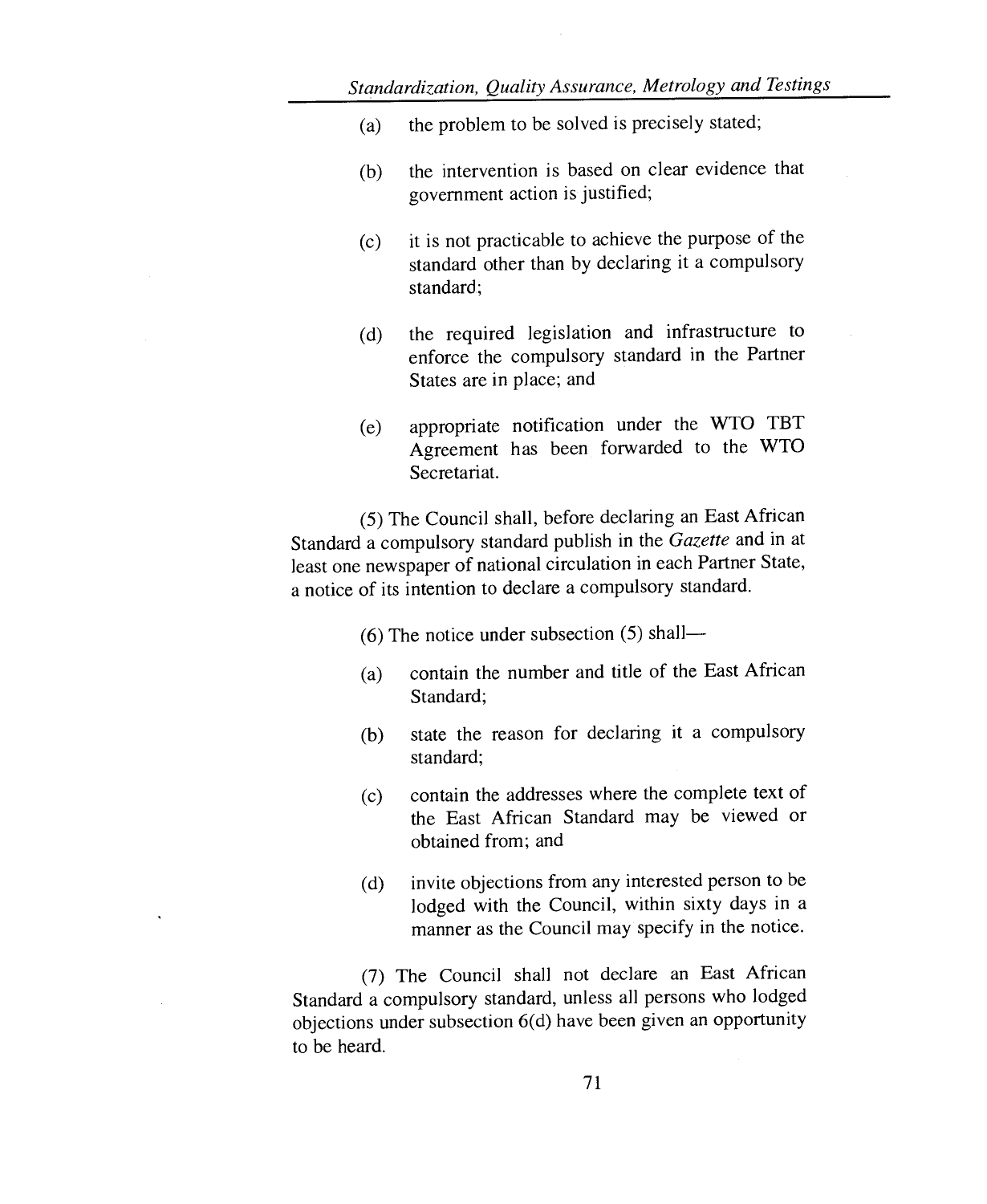(8) Upon declaration of a compulsory standard, the Council shall publish a notice in the *Gazette* to that effect.

(9) The notice of the compulsory standard in the *Gazette*  shall contain—

- (a) the number and title of the compulsory standard; and
- (b) the proposed date of implementation of the standard.

(10) Within three months of the declaration of a compulsory standard, each Partner State shall ensure that the compulsory standard is implemented in its territory.

(11) The Partner States shall approximate their conform ity assessment modalities applicable for demonstrating compliance with compulsory standards.

(12) A product within the scope of a compulsory standard which is approved by a public regulatory authority of a Partner State appointed under section 21 shall be accepted by the public regulatory authorities of the other Partner States without imposition of any additional requirements.

(13) Subsection (12) shall only apply after the Partner States approximate their conformity assessment modalities as required under subsection (11).

**20.** (1) Each Partner State shall appoint public regulatory authorities to administer compulsory standards.

(2) Each Partner State shall notify the Secretariat and the Partner States of the public regulatory authorities appointed under subsection (1).

(3) The Partner States shall ensure that the public regulatory authorities—

- (a) administer the compulsory standards;
- (b) monitor and take measures to ensure compliance with the compulsory standards;

Regulatory **Authorities** in Partner States.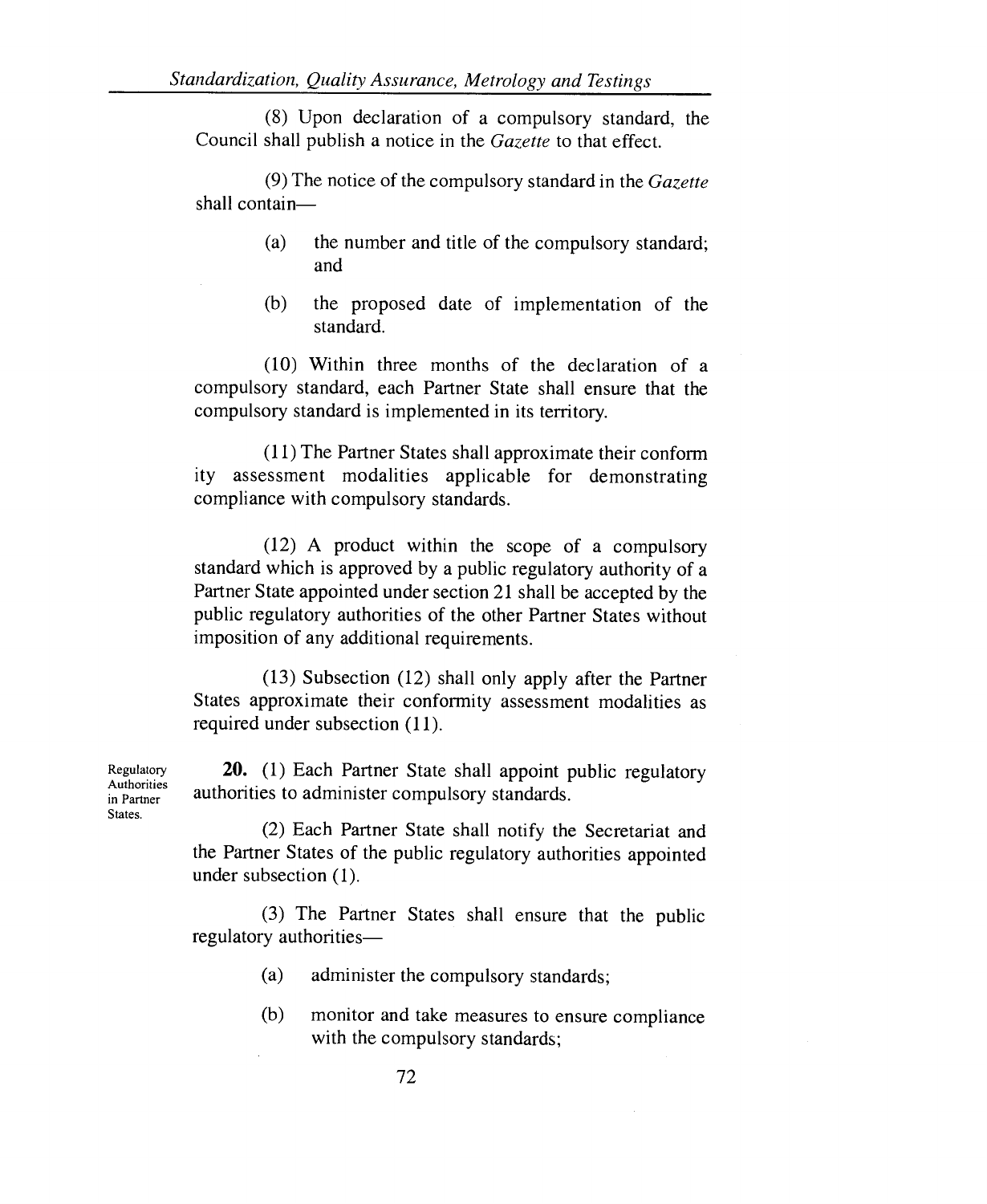- (c) grant approval for the manufacture of products, operation of processes and rendering of services to which a compulsory standard applies, when required;
- (d) grant approval for trading, distribution, selling or bringing into circulation products and rendering of services to which a compulsory standard applies, when required;
- (e) apply sanctions in cases of non compliance with the compulsory standards;
- (f) collect fees and levies payable in respect of products, and processes to which a compulsory standard applies; and
- (g) make recommendations to the Committee on the publication, amendment and withdrawal of particular compulsory standards.

**21.** (1) Each Partner State shall register technically competent national conformity assessment service providers including inspection agencies, test laboratories and certification organizations to provide services in support of the implementation of compulsory standards in its territory, and shall notify the Secretariat and the other Partner States accodingly.

Conformity Assessment Providers for **Compulsory** Standards.

(2) A national conformity assessment service provider may be a person or a private or a public entity registered under the laws of the Partner State.

(3) A national conformity assessment service provider that loses its technical competency or fails to conform to any legal requirements shall be suspended and where the service provider does not regain its technical competence or comply with legal requirements within a period of six months from the date of suspension, it shall be deregistered by the Partner State.

(4) Suppliers of products and processes shall procure conformity assessment services in compliance with compulsory standards, from registered national conformity assessment service providers or from accepted foreign conformity assessment service providers.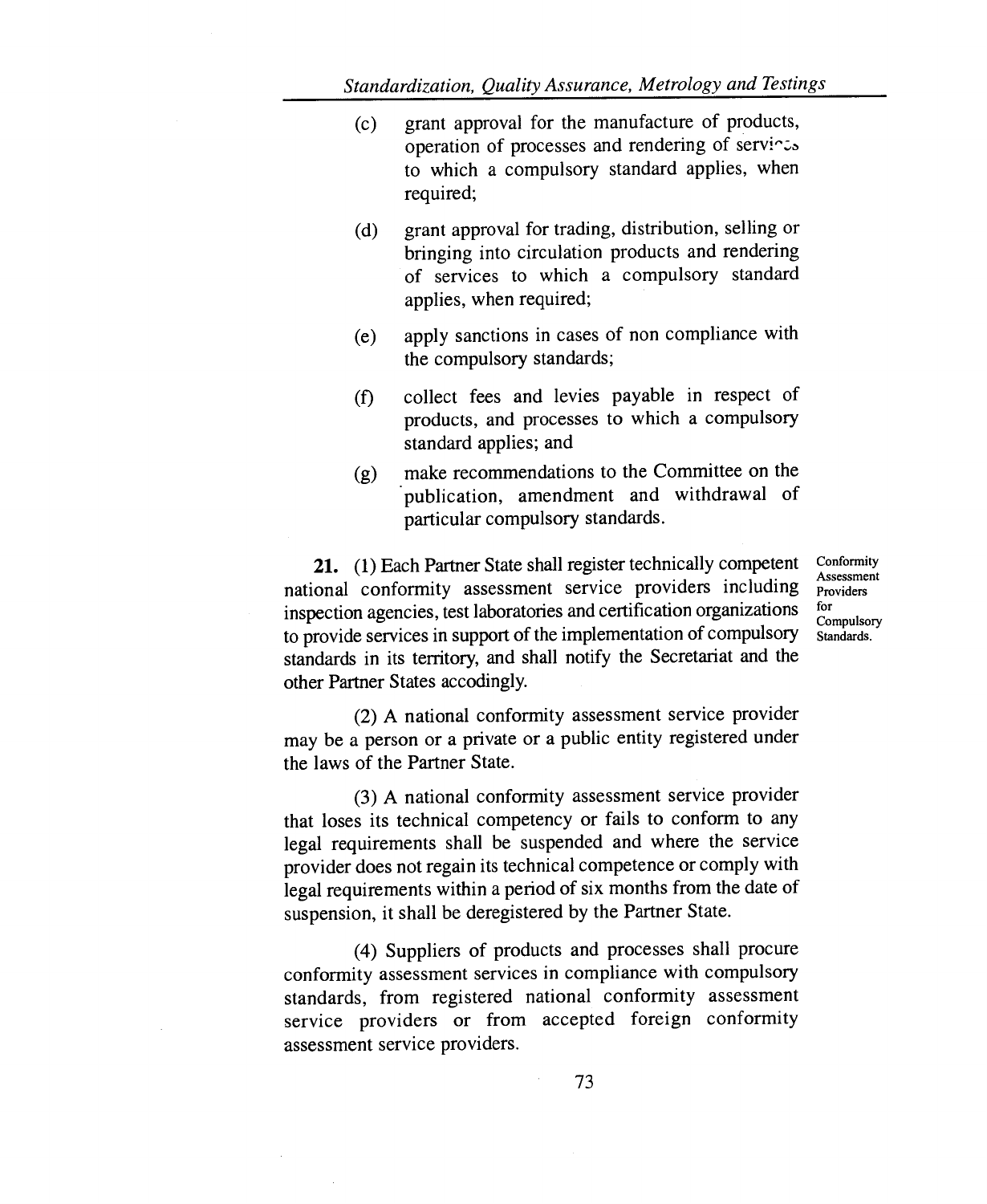*Standardization, Quality Assurance, Metrology and Testings* 

(5) A Partner State shall notify the other Partner States of its intention to accept conformity assessment results from foreign conformity assessment service providers in the administration of specific compulsory standards and the basis for this acceptance.

(6) A foreign conformity assessment service provider shall be a person or a private or a public entity registered as such under the laws of a foreign country.

(7) Each Partner State shall maintain a register of all national and foreign conformity assessment service providers and make it accessible to the public.

(8) Each Partner State shall ensure that its regulatory authorities accept as far as is practicable, inspection results, test results and certifiction from conformity assessment service providers notified by the other Partner States.

Enforce-22. (1) No person shall manufacture, trade distribute, sell, supply or bring a product that is within the scope of a compulsory, standard into the Community unless the product conforms to the requirements of the compulsory standard.

> (2) The Partner States shall ensure that their public regulatory authorities suspend the manufacture, trading distribution or sale of products that do not conform to compulsory standards.

> (3) Where products already on the market do not comply with the compulsory standards, the regulatory authority shall—

- (a) order the importer of supplier of the product to remove the product from the market;
- (b) order the importer of the product to return it to the country of origin; and
- (c) confiscate and destroy the product.

ment of Compulsory Standards.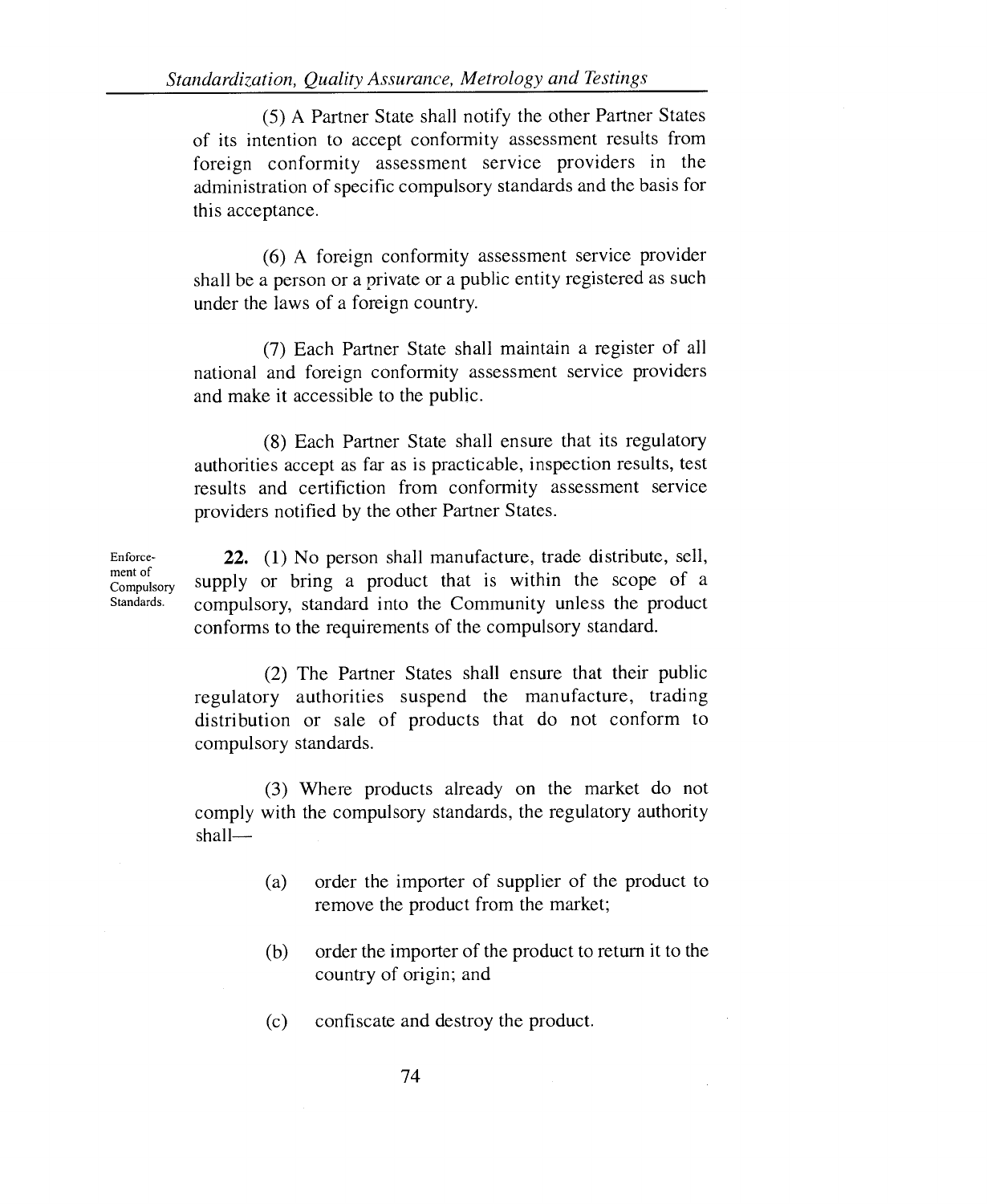(4) In addition to the powers in subsections (2) and (3), the Partner States shall apply their national legislation in the enforcement of compulsory standards.

(5) Any person aggrieved by a decision or order under this section may within fourteen days of the decision or order appeal to the Committee.

(6) An appeal to the Committee shall be dealt with within forty five days of the appeal being lodged.

(7) During the hearing of the appeal, the manufacture, trade, distribution, sale or circulation of the product that does not conform to compulsory standards shall remain suspended.

23. (1) Where a Partner State intends to develop and implement a national technical regulation relating to a product that does not fall within the scope of a compulsory standard, the Partner States shall notify the Secretariat and the other partner State of the National technical regulation at least sixty days before the national technical regulation comes into force.

(2) Partner States shall where practicable base their national technical regulations on East African Standards, where these exist, in order to, where necessiry, lead to the declaration of the technical regulations as compulsory standards.

24. (1) Each Partner State shall notify the Council of the product certification marks within the jurisdiction of the Partner State including the design of the marks.

Declaration and Acceptance of Product Certification Marks.

(2) Partner States shall recognise as equal to their own, product certification marks awarded by national quality system institutions of other Partner States provided that which the administrative provisions with control the use of the marks meet the obligations in this section.

(3) Partner States shall ensure that the administrative provisions relating to the use of product certification marks meet the following requirements—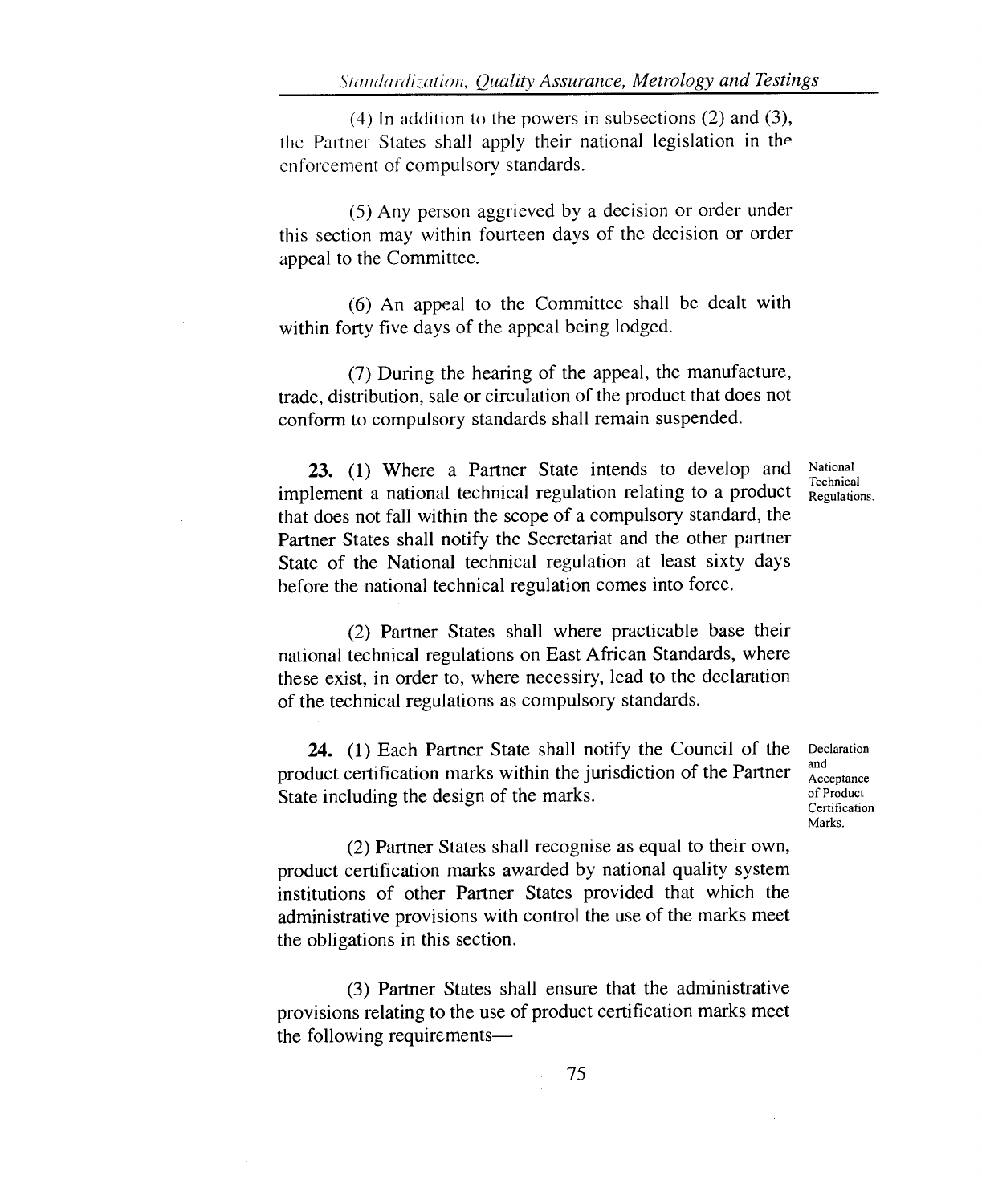- (a) product certification marks are established and appropriately registered to confer protection similar to trademarks;
- (b) product certification marks are not identical to or so nearly resemble any trade mark registered under the trade mark law of a Partner State;
- (c) no person is allowed to apply a product certification mark specified under paragraph (a), of this subsection to any product or label attached to any product except under a permit issued by a national quality systems institution and unless that product complies with the relevant standard; and
- (d) pre-award testing and quality assurance requirements, post-award surveillance, application of the mark and offences and penalties between the Partner States are approximated to ensure similarity in awarding certification marks in order to foster mutual recognition of the product certification marks and acceptance by the consumers.
- Offences. **25.** Partner States shall enact or amend and approximate their national laws to provide penalties for the following offences—
	- (a) statements or representations made, that convey the impression that a product meets the requirements of a standard where does not;
	- (b) statements or representation made, that convey the impression that a product carries the product certification mark where it does not; and
	- (c) continuous use of a product certification mark where the permit for the use is revoked or expired.

Disputes between Partner States. **26.** (1) Any Partner State whose interests have not been appropriately recognised by the Committee in the—

(a) development of an East African Standard;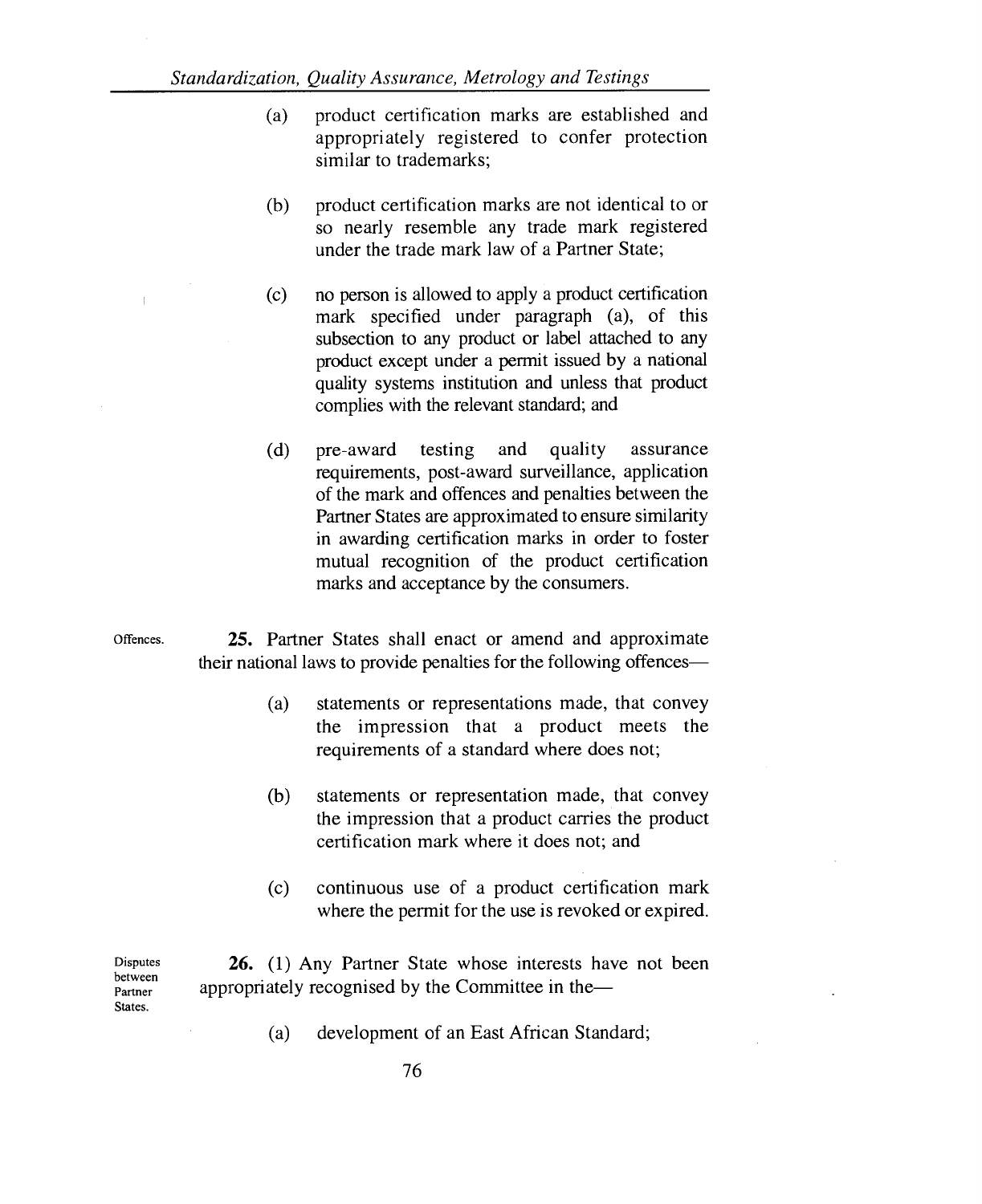- (b) establishment and application of rules and procedures of the Committee; or
- (c) development and implementation of metrology, legal metrology, testing, certification or accreditation systems,

may appeal to the Council in writing no later than sixty days or the relevant decision of the Committee.

- (2) Any dispute between the Partner States regarding—
- (a) the use of standards to restrict access of products into the other Partner States market; or
- (b) deliberate and wilful neglect by a Partner State to ensure compliance with standards within its jurisdiction to the detriment of the other Partner States, shall be referred to the Council for determination.

(3) Where a Partner State fails to meet its obligations under this Act, any of the other Partner States may appeal to the Council in writing to have the matter resolved.

(4) Where the Council fails to resolve a matter referred to it the matter shall be referred to the East African Court of Justice.

27. The Partner States shall approximate their national laws on standardisation, quality assurance, metrology, legal metrology, testing and accreditation and align them with this Act.

Approximation and Alignment of National Laws.

28. (1) The Council may make, amend or revoke regulations generally for giving effect to the provisions of this Act. Regulations.

(2) Without prejudice to the generality of subsection (1), the Council shall make regulations providing for—

> (a) the conduct of standardisation, metrology and conformity assessment;